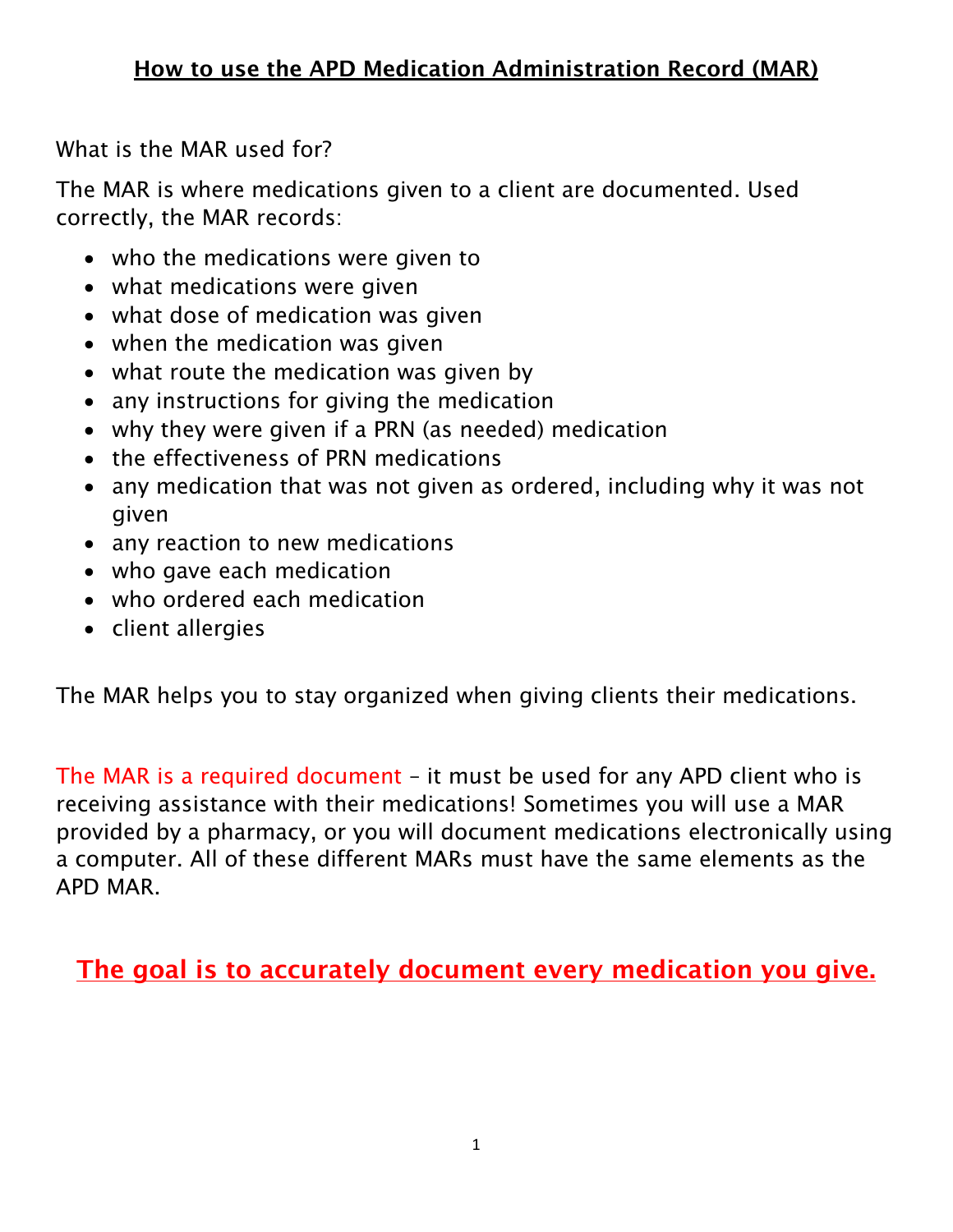WHO the medications are given to – fill in the "Name" blank at the top of the MAR, along with the month and year.

CLIENT ALLERGIES – Fill in the "Allergies" blank found under the name and month/year. If you are using an alternate MAR, make sure you know where allergies are recorded.



The entry should be written as the prescriber wrote it except for most abbreviations. A list of these can be found at the end of this tutorial for reference.

The information in the Medication box should be given in a standard format. Here are a few examples:

Verapamil SR 180mg, 1tablet by mouth every morning

Latanoprost 1% 1 drop in each eye at bedtime

Amoxicillin suspension 250mg/5ml, give 10ml per PEG tube 3 times daily for 10 days.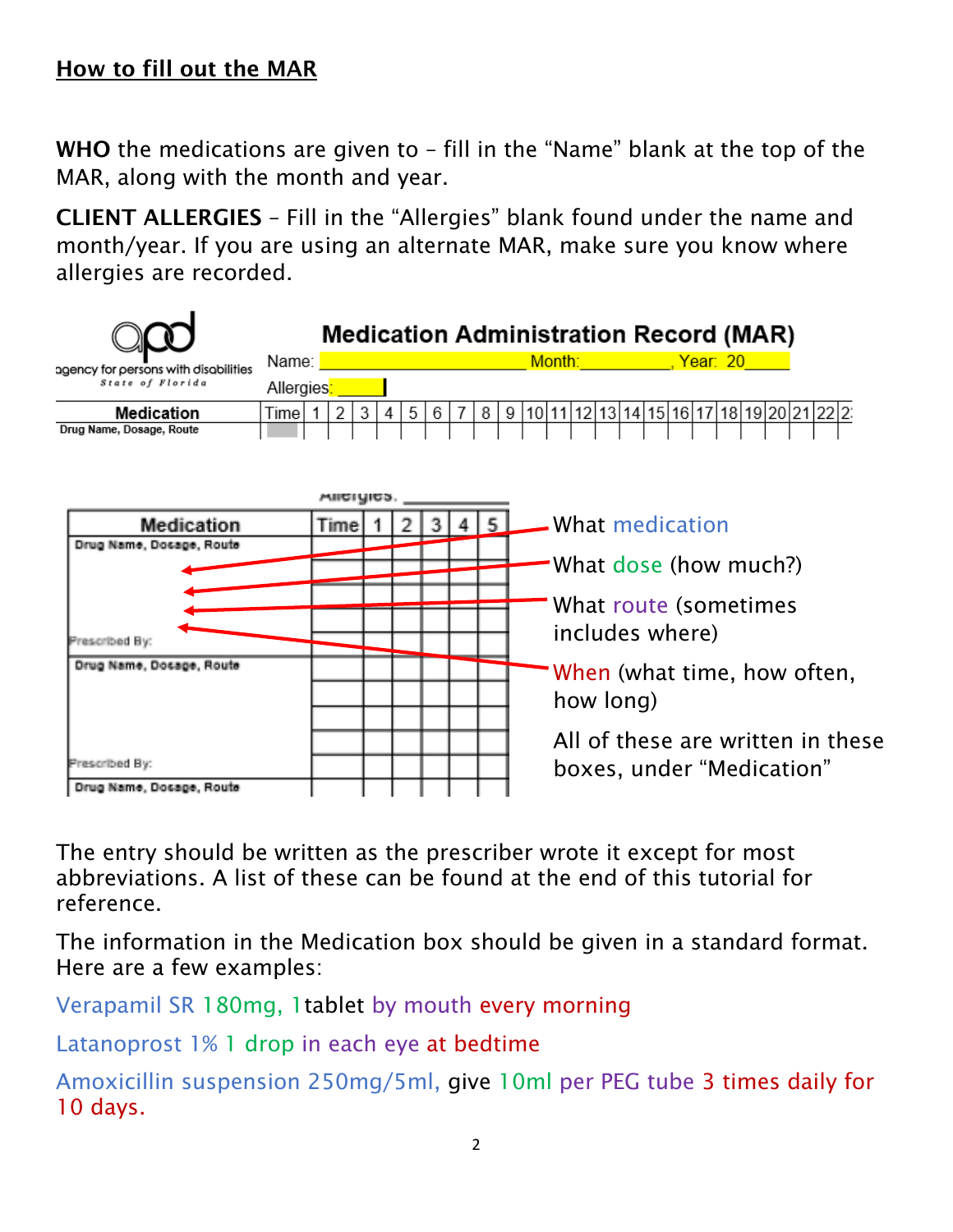| Medication               | Time |  |  |  |
|--------------------------|------|--|--|--|
| Drug Name, Dosage, Route |      |  |  |  |
|                          |      |  |  |  |
|                          |      |  |  |  |
|                          |      |  |  |  |
| Prescribed By:           |      |  |  |  |
|                          |      |  |  |  |

The name of the person who prescribed the medication is also in the "Medication" box. You should write the date the prescription was written after the name. For example, Prescribed By:

Lucy Lundquist, APRN 5/19/20

Sara Flannery, MD 7/5/19

Jacob Marks, DO 12/20/18

You will find that sometimes an older date will be written next to the name of the prescriber. This is usually the original prescription date, and is ok to use. It is also acceptable to use the latest date the prescriber re-wrote the prescription – as would usually happen at an annual check-up - for a long-term medication

Another thing you may find in the "Medication" box is instructions for giving the medication. Some examples of this are:

Crush medication and give in applesauce or pudding

Dilute liquid medication in 10ml water

Crush medication and dissolve completely in 10ml water

Cover ointment with large Band-Aid

Do not consume milk products for 2 hours after taking this medication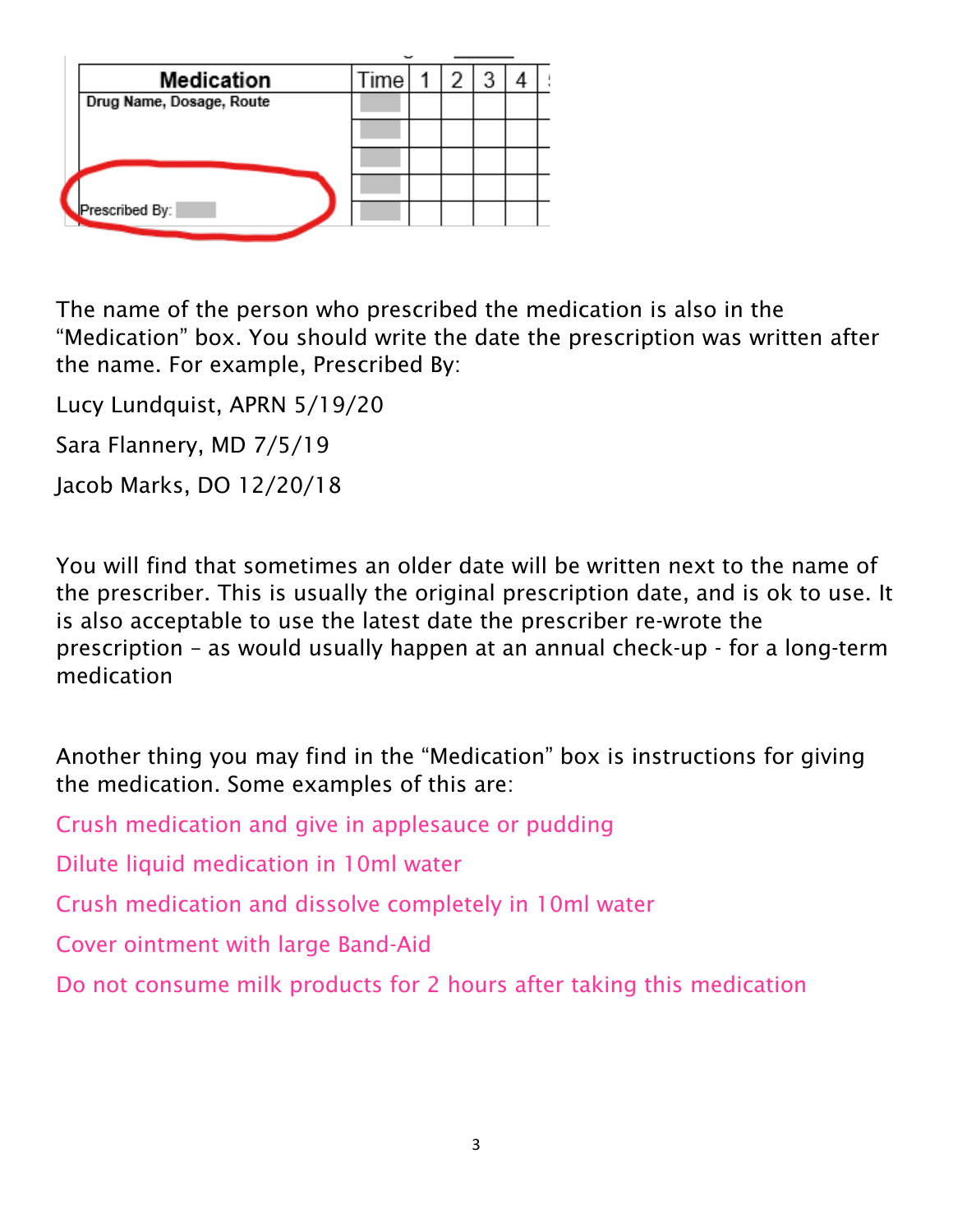Sometimes a medication is ordered "as needed" or "PRN." This means that you give the medication only if specific conditions are met. Some examples of these conditions might be:

Give for fever of 101°F or greater Give for complaint of headache or pain Give if client has not had a bowel movement for 3 days Give for anxiety, as evidenced by pacing or loud vocalizations Apply to any abrasions to arms after cleaning with soap and water

ALL PRN orders must also state how often the medication can be given, the maximum number of doses that can be given in a specified time period, and conditions for which the prescriber must be called. A complete PRN order might read:

Tylenol 325mg tablet, give 2 tablets by mouth every 4 hours as needed for fever of 101°F or greater. Give no more than 6 times in 24 hours, call MD if fever persists longer than 48 hours.

When you give a PRN medication, you MUST turn the MAR over and record WHY you gave it on the back of the MAR. You also must come back to that entry later and document the client's response to the medication.

|           |            | <b>COMMENTS</b> – Reason medication not given, Reason PRN given, Response to PRN |         |
|-----------|------------|----------------------------------------------------------------------------------|---------|
| DATE/TIME | MEDICATION | <b>COMMENT</b>                                                                   | INITIAL |
|           |            |                                                                                  |         |
|           |            |                                                                                  |         |

Now we'll take a look at some MAR examples for different situations.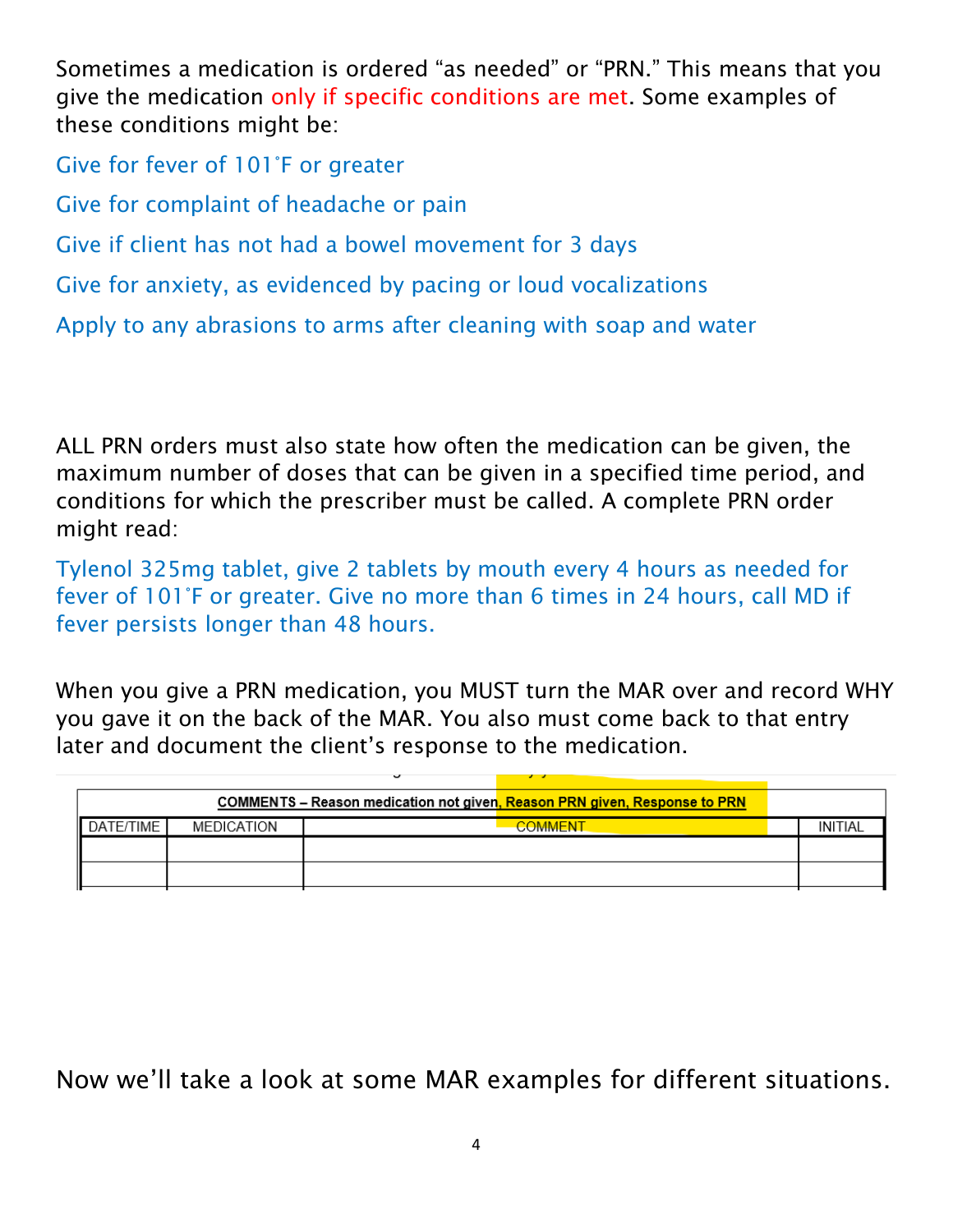#### NEW MEDICATION – INCREASING DOSE

We will begin with this prescription for Mark Frye, who is allergic to penicillin:

| Jane Johnson, MD<br>72 Center St.<br>Mytown, FL 32488<br>111-222-3333                          |
|------------------------------------------------------------------------------------------------|
| Date: <u>November 3,</u> 2019<br>Name: Mark Frye                                               |
| DOB: 10/16/92                                                                                  |
| Rx:                                                                                            |
| Depakote 500 mg tablet                                                                         |
| dísp 1 -month supply                                                                           |
| Give one tablet by mouth each morning for 7 days, then give one<br>tablet by mouth twice daily |
| 11 Refills                                                                                     |
| Signed: J. Johnson, MD<br>Jane Johnson, MD                                                     |

You will often see the term "Rx" on prescriptions - it means "prescription"

Start by writing Mark's name and allergies at the top of the MAR, along with the month and the year.

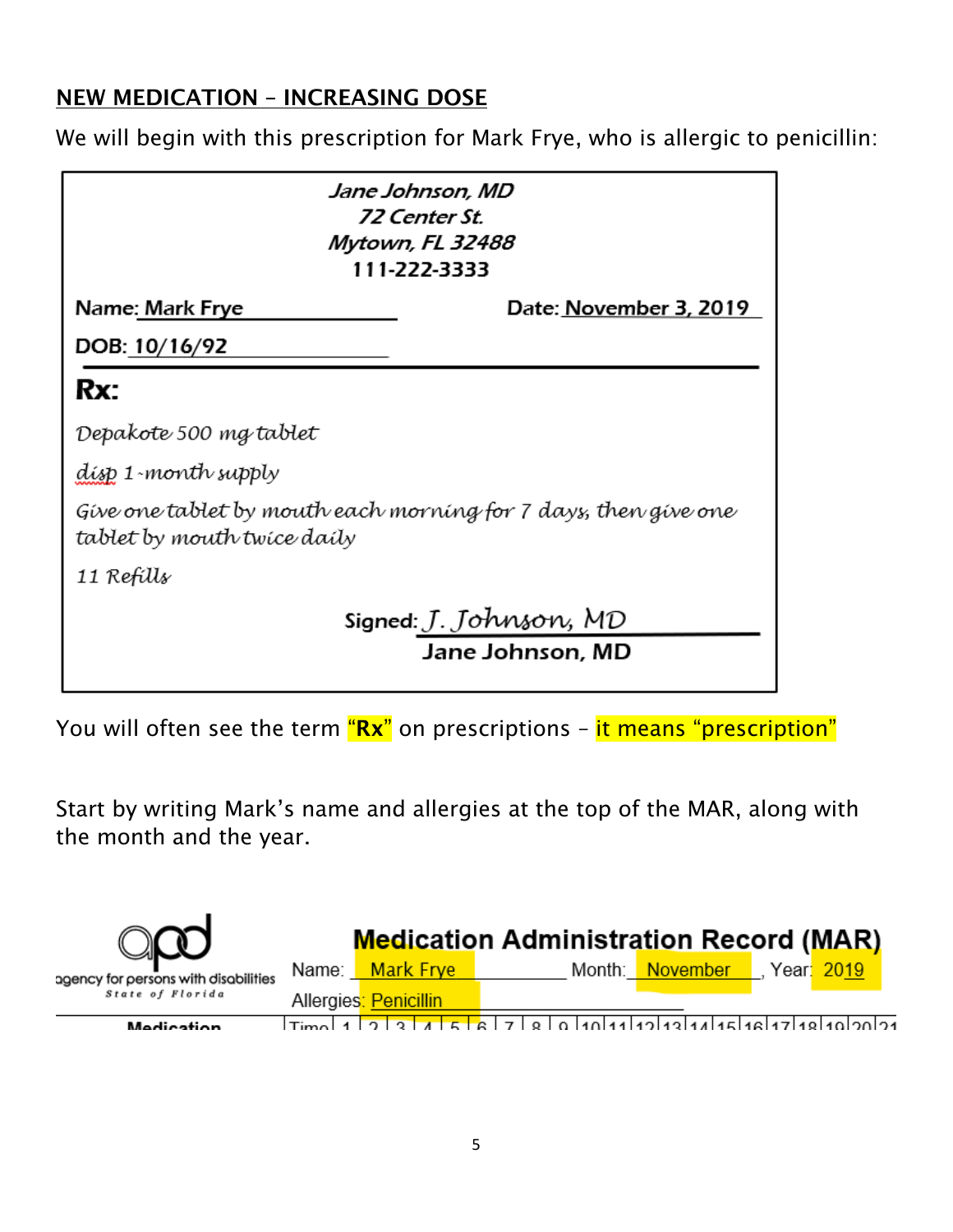Looking at this new order for Mark, you can see that there is one medication ordered – but 2 different dosing schedules. This means you will need to write out the information on the MAR twice.

1. write the medication name on each of two lines:

|                                   | Allergies: Peniciliin |   |   |   |   |   |   |   |  |  |
|-----------------------------------|-----------------------|---|---|---|---|---|---|---|--|--|
| Medication                        | Time                  | 2 | 3 | 4 | 5 | 6 | 8 | 9 |  |  |
| Drug Name, Dosage, Route          |                       |   |   |   |   |   |   |   |  |  |
| Depakote 500mg tablet             |                       |   |   |   |   |   |   |   |  |  |
|                                   |                       |   |   |   |   |   |   |   |  |  |
|                                   |                       |   |   |   |   |   |   |   |  |  |
| Prescribed By:                    |                       |   |   |   |   |   |   |   |  |  |
| Drug Name, Dosage, Route          |                       |   |   |   |   |   |   |   |  |  |
| Depakote 500mg tablet             |                       |   |   |   |   |   |   |   |  |  |
|                                   |                       |   |   |   |   |   |   |   |  |  |
|                                   |                       |   |   |   |   |   |   |   |  |  |
| Prescribed By:                    |                       |   |   |   |   |   |   |   |  |  |
| <b>I Drug Name, Docage, Doute</b> |                       |   |   |   |   |   |   |   |  |  |

2. Then, write out each set of directions. Remember to always write out the route for the medication, how often it is taken each day, and how long the client should take the medication before stopping. If the prescription doesn't have a stop date or length of time, that means the medication should be taken as ordered until you get another order to stop the medication. You can also add the name of the prescriber and the date at this time.

|                                                          | r worgioa, i oriioiiiiri |  |   |   |   |   |   |    |  |
|----------------------------------------------------------|--------------------------|--|---|---|---|---|---|----|--|
| <b>Medication</b>                                        | Time                     |  | 4 | 5 | 6 | 8 | 9 | 10 |  |
| Drug Name, Dosage, Route                                 |                          |  |   |   |   |   |   |    |  |
| Depakote 500mg tablet, give<br>one tablet by mouth each  |                          |  |   |   |   |   |   |    |  |
| morning for 7 days, then                                 |                          |  |   |   |   |   |   |    |  |
|                                                          |                          |  |   |   |   |   |   |    |  |
| Prescribed By: J. Johnson MD 11/3/19                     |                          |  |   |   |   |   |   |    |  |
| Drug Name, Dosage, Route                                 |                          |  |   |   |   |   |   |    |  |
| Depakote 500mg tablet, give<br>one tablet by mouth twice |                          |  |   |   |   |   |   |    |  |
| daily.                                                   |                          |  |   |   |   |   |   |    |  |
|                                                          |                          |  |   |   |   |   |   |    |  |
| Prescribed By: J. Johnson MD 11/3/19                     |                          |  |   |   |   |   |   |    |  |
| Drug Name, Dosage, Route                                 |                          |  |   |   |   |   |   |    |  |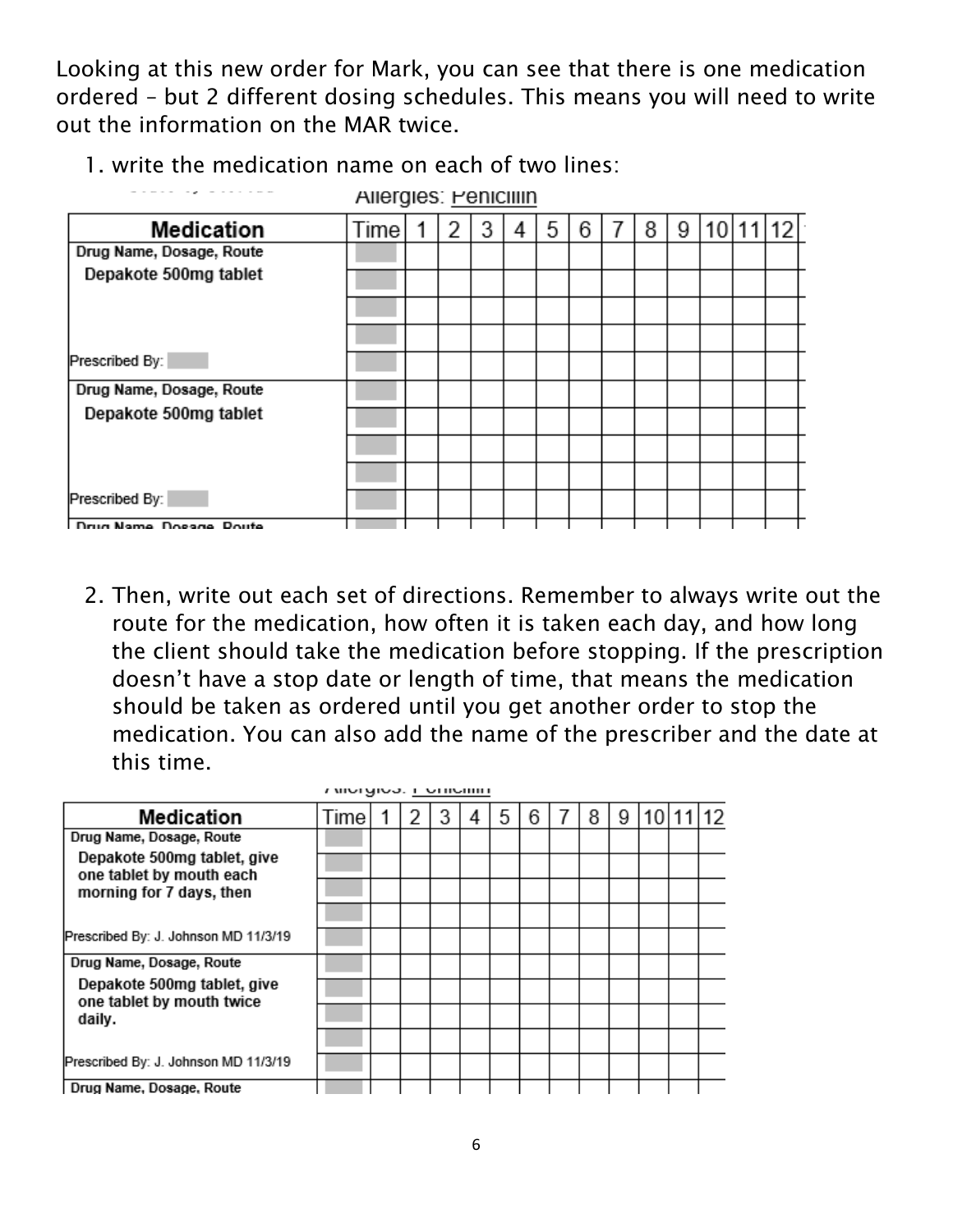- 3. Next, you have to figure out the start date for each dose and the time it is given
	- a. For the first week, the Depakote is to be given only once a day, in the morning  $-$  so you would start the next day, the  $4<sup>th</sup>$  of November. The order says 'morning' so we will use 7am.
	- b. The twice a day dose schedule starts 7 days later, so the starting date for that would be the  $11<sup>th</sup>$  of November. For this example, we will schedule the evening dose at 7pm.
	- c. You will need to mark out the days before the start date for each entry, and also mark out the days after the once-a-day dose stops. \*Never completely black out spaces on the MAR – only line through them.
	- d. You can put the start dates or date ranges in the medication box if you want to, to help you keep track.

| Medication                                               | Time            |  | 3 | 4 | 5 | 6 | 8 |  |  |  |  |  |  |  |  |  |  | 9  10   11   12   13   14   15   16   17   18   19   20   21   22   23   24   25   26   27   28   29   30   31 |  |
|----------------------------------------------------------|-----------------|--|---|---|---|---|---|--|--|--|--|--|--|--|--|--|--|----------------------------------------------------------------------------------------------------------------|--|
| Drug Name, Dosage, Route                                 | 7am             |  |   |   |   |   |   |  |  |  |  |  |  |  |  |  |  |                                                                                                                |  |
| Depakote 500mg tablet, give<br>one tablet by mouth each  |                 |  |   |   |   |   |   |  |  |  |  |  |  |  |  |  |  |                                                                                                                |  |
| morning for 7 days                                       |                 |  |   |   |   |   |   |  |  |  |  |  |  |  |  |  |  |                                                                                                                |  |
| $11/4/19 - 11/10/19$                                     |                 |  |   |   |   |   |   |  |  |  |  |  |  |  |  |  |  |                                                                                                                |  |
| Prescribed By: J. Johnson MD 11/3/19                     |                 |  |   |   |   |   |   |  |  |  |  |  |  |  |  |  |  |                                                                                                                |  |
| Drug Name, Dosage, Route                                 | 7am             |  |   |   |   |   |   |  |  |  |  |  |  |  |  |  |  |                                                                                                                |  |
| Depakote 500mg tablet, give<br>one tablet by mouth twice |                 |  |   |   |   |   |   |  |  |  |  |  |  |  |  |  |  |                                                                                                                |  |
| daily.                                                   | 7 <sub>pm</sub> |  |   |   |   |   |   |  |  |  |  |  |  |  |  |  |  |                                                                                                                |  |
| Start 11/11/19                                           |                 |  |   |   |   |   |   |  |  |  |  |  |  |  |  |  |  |                                                                                                                |  |
| Prescribed By: J. Johnson MD 11/3/19                     |                 |  |   |   |   |   |   |  |  |  |  |  |  |  |  |  |  |                                                                                                                |  |

4. The next thing you MUST do, before you begin to give the medication, is to go to the bottom of the MAR, and in the spaces provided print your name, sign your name, and initial. It is a good idea to turn the MAR over and also enter this in the space provided on the back of the MAR.

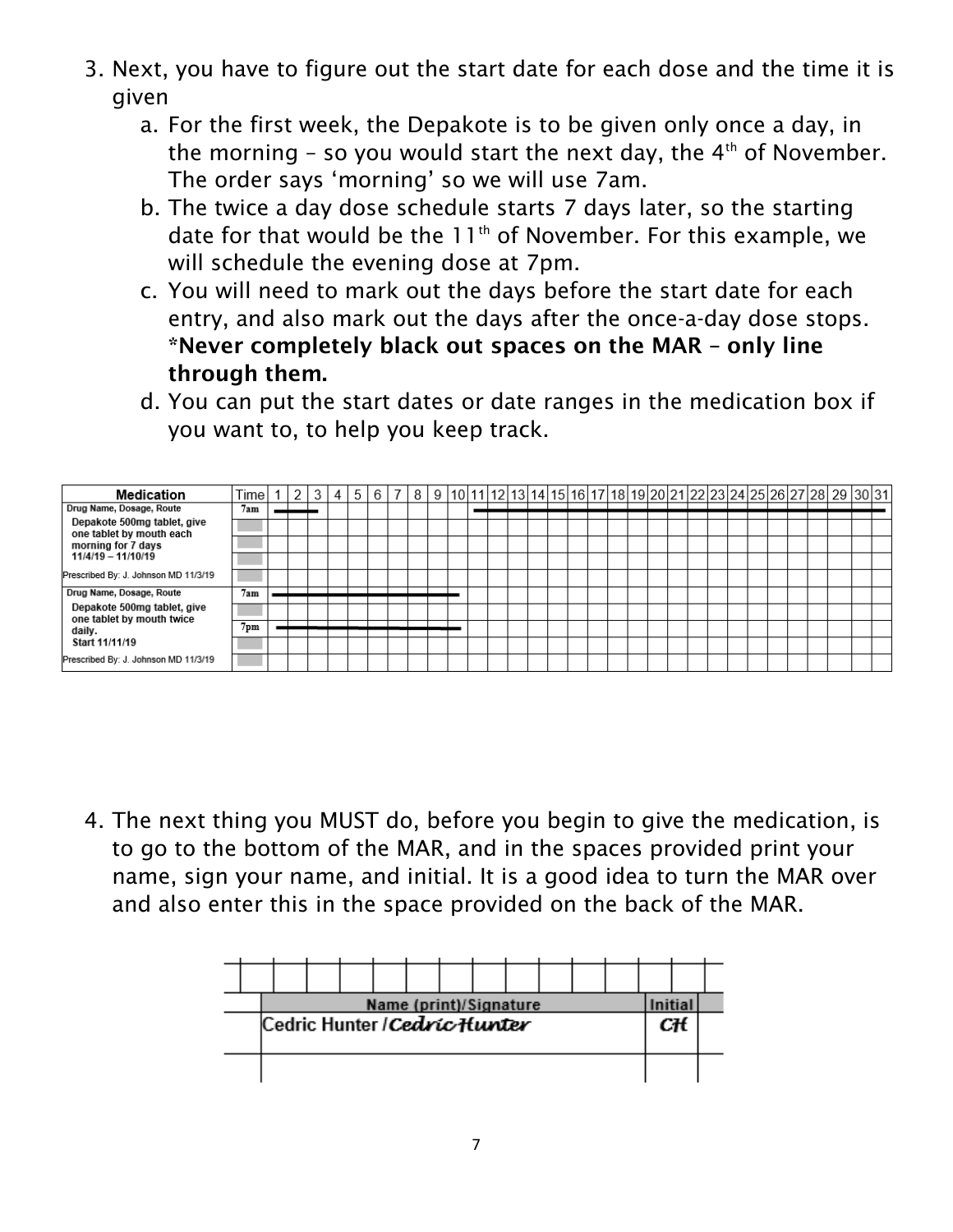Since Cedric probably doesn't work every day, we have also added Anna and Mario to help him give medications:

|                               |  |  | Name (print)/Signature |  |  |  | Initial |                              |  |  |  | Name (print)/Signature |  |  | Initial |
|-------------------------------|--|--|------------------------|--|--|--|---------|------------------------------|--|--|--|------------------------|--|--|---------|
| Cedric Hunter / Cedric Hunter |  |  |                        |  |  |  |         | CH Anna Martin / Anna Martin |  |  |  |                        |  |  | AМ      |
|                               |  |  |                        |  |  |  |         |                              |  |  |  |                        |  |  |         |
| Mario Perez / Marío Perez     |  |  |                        |  |  |  | MP      |                              |  |  |  |                        |  |  |         |
|                               |  |  |                        |  |  |  |         |                              |  |  |  |                        |  |  |         |
|                               |  |  |                        |  |  |  |         |                              |  |  |  |                        |  |  |         |
|                               |  |  |                        |  |  |  |         |                              |  |  |  |                        |  |  |         |

5. Let's take a look at how Cedric, Anna, and Mario will document giving Mark his medication over the next week or two:



You can see that Cedric, Mario, and Anna initialed each time they gave a dose of Depakote to Mark.

#### IT IS VERY IMPORTANT TO DOCUMENT THE MEDICATIONS YOU ASSIST WITH RIGHT AFTER YOU GIVE THEM. DON'T WAIT UNTIL LATER.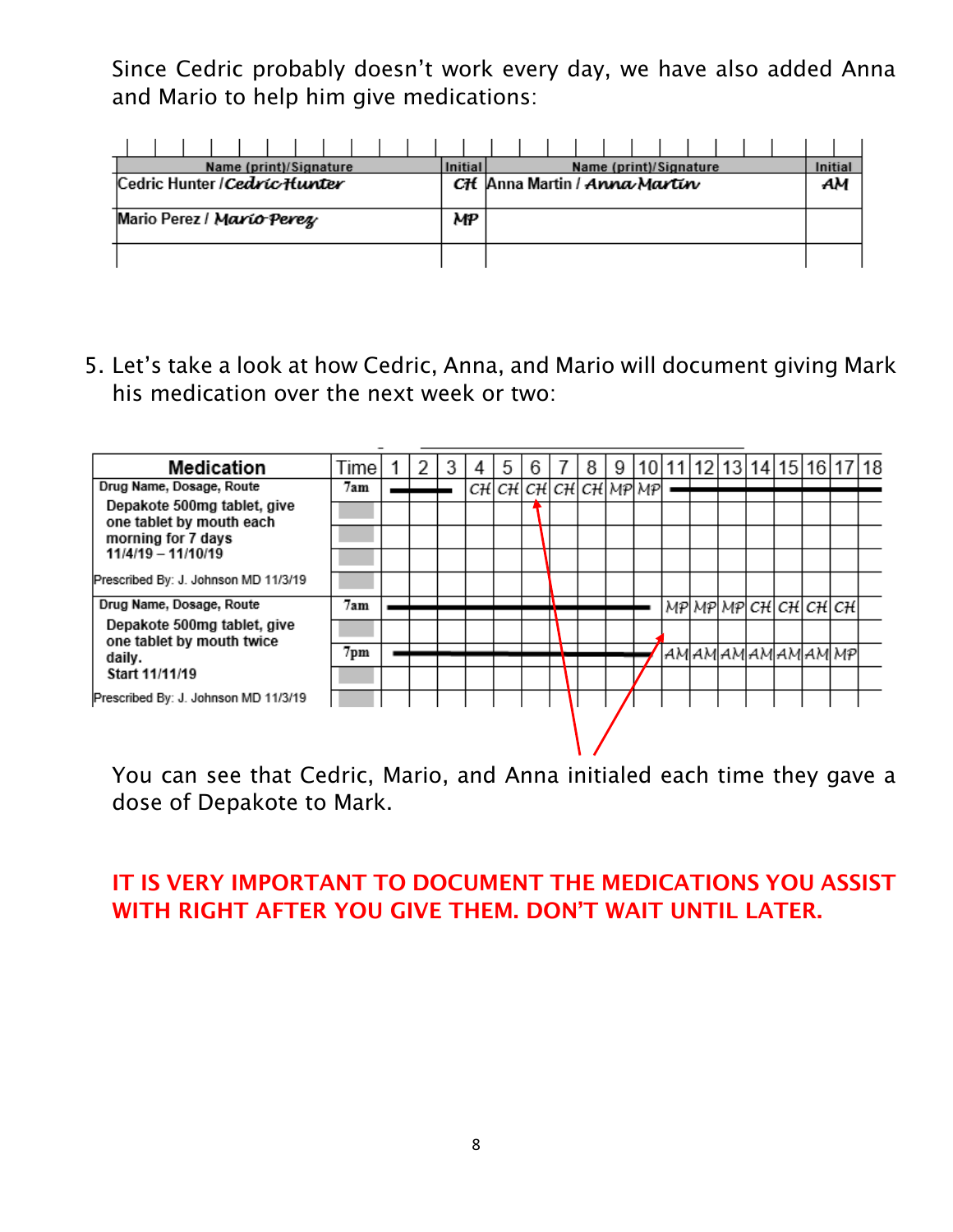6. EVEN THOUGH you have put a line to indicate that Mark's once-a-day dose ended on the  $10<sup>th</sup>$  – once you are no longer giving this medication only one time per day (on the  $11<sup>th</sup>$ , in this case), the entire set of boxes should be marked over with a yellow highlighter, and the word 'changed' written, with the date and your initials. This makes it obvious that this medication order is no longer in effect:

| Medication                                               | Time <sub>1</sub> |  | 4 | 5 <sup>1</sup> | 6                    | 8 |  |  |                                          |  |  |  |                |  |  |  | 9  10   11   12   13   14   15   16   17   18   19   20   21   22   23   24   25   26   27   28   29   30   31 |  |
|----------------------------------------------------------|-------------------|--|---|----------------|----------------------|---|--|--|------------------------------------------|--|--|--|----------------|--|--|--|----------------------------------------------------------------------------------------------------------------|--|
| Drug Name, Dosage, Route                                 | 7am               |  |   |                | CH CH CH CH CH MP MP |   |  |  |                                          |  |  |  |                |  |  |  |                                                                                                                |  |
| Depakote 500mg tablet, give<br>one tablet by mouth each  |                   |  |   |                |                      |   |  |  | <del>changed 11/11/1<mark>9</mark></del> |  |  |  | $\mathcal{MP}$ |  |  |  |                                                                                                                |  |
| morning for 7 days                                       |                   |  |   |                |                      |   |  |  |                                          |  |  |  |                |  |  |  |                                                                                                                |  |
| $11/4/19 - 11/10/19$                                     |                   |  |   |                |                      |   |  |  |                                          |  |  |  |                |  |  |  |                                                                                                                |  |
| Prescribed By: J. Johnson MD 11/3/19                     |                   |  |   |                |                      |   |  |  |                                          |  |  |  |                |  |  |  |                                                                                                                |  |
| Drug Name, Dosage, Route                                 | 7am               |  |   |                |                      |   |  |  | MP MP MP CH CH CH CH                     |  |  |  |                |  |  |  |                                                                                                                |  |
| Depakote 500mg tablet, give<br>one tablet by mouth twice |                   |  |   |                |                      |   |  |  |                                          |  |  |  |                |  |  |  |                                                                                                                |  |
| daily.                                                   | 7 <sub>pm</sub>   |  |   |                |                      |   |  |  | AM AM AM AM AM MP                        |  |  |  |                |  |  |  |                                                                                                                |  |
| Start 11/11/19                                           |                   |  |   |                |                      |   |  |  |                                          |  |  |  |                |  |  |  |                                                                                                                |  |
| Prescribed By: J. Johnson MD 11/3/19                     |                   |  |   |                |                      |   |  |  |                                          |  |  |  |                |  |  |  |                                                                                                                |  |

Here is another example of a medication being changed – in this case, a medication that a different client had been taking a long time. The APRN has changed the dosage on the Clonidine from 0.2mg every 12 hours to 0.1mg every 12 hours.

| <b>Medication</b>                       | Time       | -1        | 2         | 3  | 4   | 5 | 6 | 8 |  |  |  |                   |  |  |  |  |  |  | 9  10 11 12 13 14 15 16 17 18 19 20 21 22 23 24 25 26 27 28  29  30   31 |  |
|-----------------------------------------|------------|-----------|-----------|----|-----|---|---|---|--|--|--|-------------------|--|--|--|--|--|--|--------------------------------------------------------------------------|--|
| Drug Name, Dosage, Route                | 7AM        | st        | $SL$ $SL$ |    |     |   |   |   |  |  |  |                   |  |  |  |  |  |  |                                                                          |  |
| Clonidine 0.2mg tablet, take            |            |           |           |    |     |   |   |   |  |  |  | Changed 3/3/20 SL |  |  |  |  |  |  |                                                                          |  |
| one by mouth every 12 hours             | 7PM        | <b>SL</b> | lst.      |    |     |   |   |   |  |  |  |                   |  |  |  |  |  |  |                                                                          |  |
|                                         |            |           |           |    |     |   |   |   |  |  |  |                   |  |  |  |  |  |  |                                                                          |  |
| Prescribed By: Harim Ito, APRN 12/30/19 |            |           |           |    |     |   |   |   |  |  |  |                   |  |  |  |  |  |  |                                                                          |  |
| Drug Name, Dosage, Route                | <b>7AM</b> |           |           |    | lsl |   |   |   |  |  |  |                   |  |  |  |  |  |  |                                                                          |  |
| Clonidine 0.1mg tablet, take            |            |           |           |    |     |   |   |   |  |  |  |                   |  |  |  |  |  |  |                                                                          |  |
| one by mouth every 12 hours             | 7PM        |           |           | sı |     |   |   |   |  |  |  |                   |  |  |  |  |  |  |                                                                          |  |
|                                         |            |           |           |    |     |   |   |   |  |  |  |                   |  |  |  |  |  |  |                                                                          |  |
| Prescribed By: Harim Ito, APRN 3/3/2020 |            |           |           |    |     |   |   |   |  |  |  |                   |  |  |  |  |  |  |                                                                          |  |
|                                         |            |           |           |    |     |   |   |   |  |  |  |                   |  |  |  |  |  |  |                                                                          |  |
|                                         |            |           |           |    |     |   |   |   |  |  |  |                   |  |  |  |  |  |  |                                                                          |  |
|                                         |            |           |           |    |     |   |   |   |  |  |  |                   |  |  |  |  |  |  |                                                                          |  |

Notice that the old dose (0.2mg) was given in the morning, and the new dose (0.1mg) was given in the evening.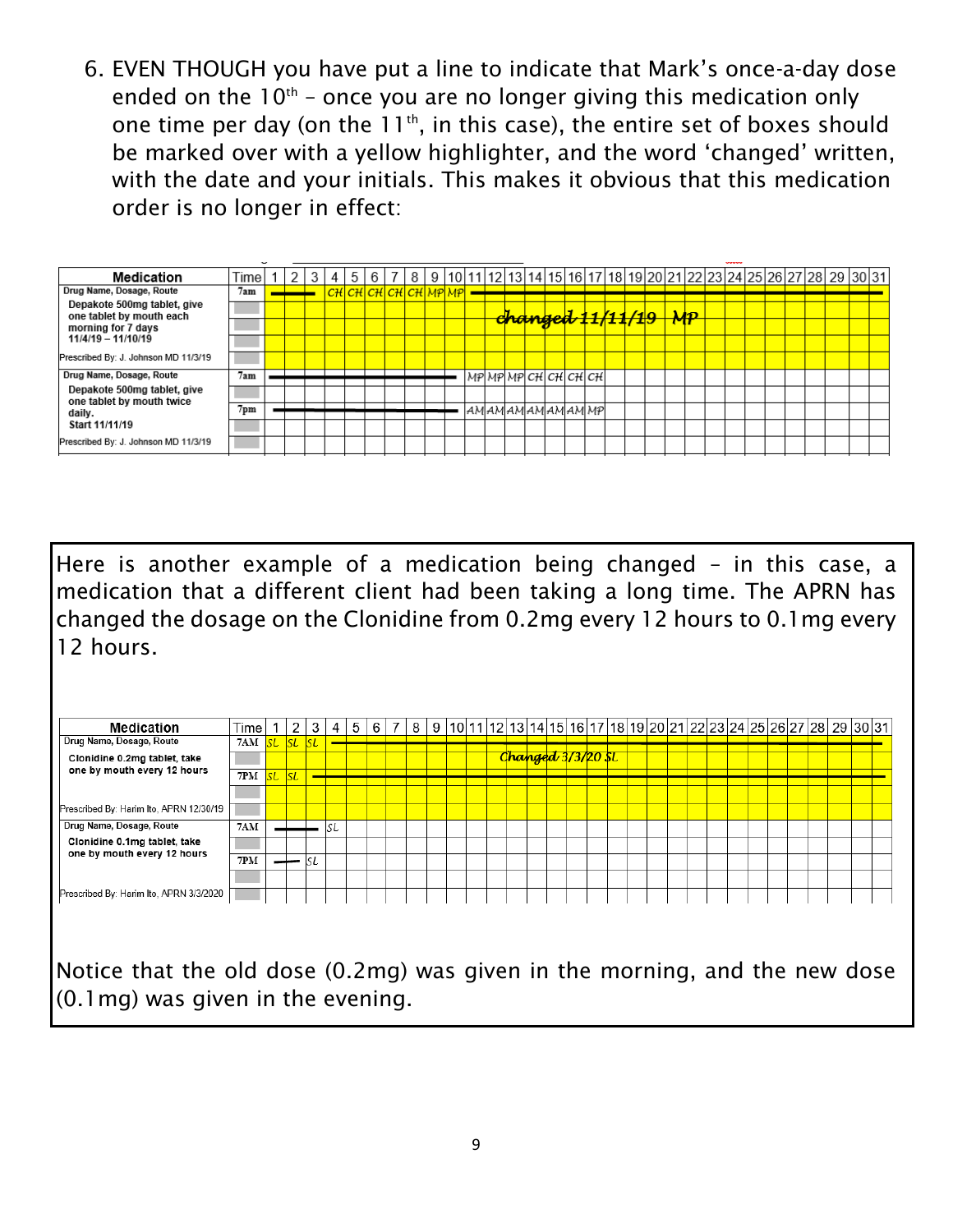#### DOCUMENTING NEW AND MISSED MEDICATIONS ON THE BACK OF THE MAR

- 7. There are a few more things to pay attention to with Mark's new order for Depakote:
	- a. This is a new medication for Mark he must be observed for at least 20 minutes after each of the first three doses – and this observation must be documented on the back of the MAR.
	- b. Mark refused his evening dose of Depakote on the  $14<sup>th</sup>$  this must be documented – first by initialing and circling the entry on the front of the MAR, and then documenting the refusal on the back of the MAR. You will also need to fill out a medication error report for the missed medication.

| <b>Medication</b>                                        | Time   |  | 3 | 5 | 6 | 8                                 | 9 |  |  | 10 1 1 2 13 14 15 16 |  |
|----------------------------------------------------------|--------|--|---|---|---|-----------------------------------|---|--|--|----------------------|--|
| Drug Name, Dosage, Route                                 | 7am    |  |   |   |   | <mark>CH CH CH CH CH MP MP</mark> |   |  |  |                      |  |
| Depakote 500mg tablet, give<br>one tablet by mouth each  |        |  |   |   |   |                                   |   |  |  |                      |  |
| morning for 7 days                                       |        |  |   |   |   |                                   |   |  |  |                      |  |
| $11/4/19 - 11/10/19$                                     |        |  |   |   |   |                                   |   |  |  |                      |  |
| Prescribed By: J. Johnson MD 11/3/19                     |        |  |   |   |   |                                   |   |  |  |                      |  |
| Drug Name, Dosage, Route                                 | 7am    |  |   |   |   |                                   |   |  |  | MP MP MA CH CH CH    |  |
| Depakote 500mg tablet, give<br>one tablet by mouth twice |        |  |   |   |   |                                   |   |  |  |                      |  |
| daily.                                                   | $7$ pm |  |   |   |   |                                   |   |  |  | AMAMAMAMAMAM         |  |
| Start 11/11/19                                           |        |  |   |   |   |                                   |   |  |  |                      |  |
| IProceribed Pu: L. Johnson MD 11/2/10                    |        |  |   |   |   |                                   |   |  |  |                      |  |

|                 |                   | COMMENTS – Reason medication not given, Reason PRN given, Response to PRN |                |
|-----------------|-------------------|---------------------------------------------------------------------------|----------------|
| DATE/TIME       | <b>MEDICATION</b> | COMMENT                                                                   | <b>INITIAL</b> |
| 11/4/19 7:30 am | Depakote          | New medication, observed for 20 minutes, no changes                       | CН             |
| 11/5/19 7:30 am | Depakote          | New medication, 2 <sup>nd</sup> doze, observed 20 minutes, no changes     | CН             |
| 11/6/19 7:30 am | Depakote          | New medication, 3 <sup>rd</sup> dose, observed 20 minutes, no changes     | CН             |
| 11/14/19 8 pm   | Depakote          | Client refused medication, tried many times to give "I don't want it"     | AМ             |

Here, you can see that Anna documented that Mark refused his 7PM Depakote at 8PM. Although the medication was scheduled for 7PM, she had a 1-hour window before and after that time for giving the medication, and did not document the refusal until the end of that period.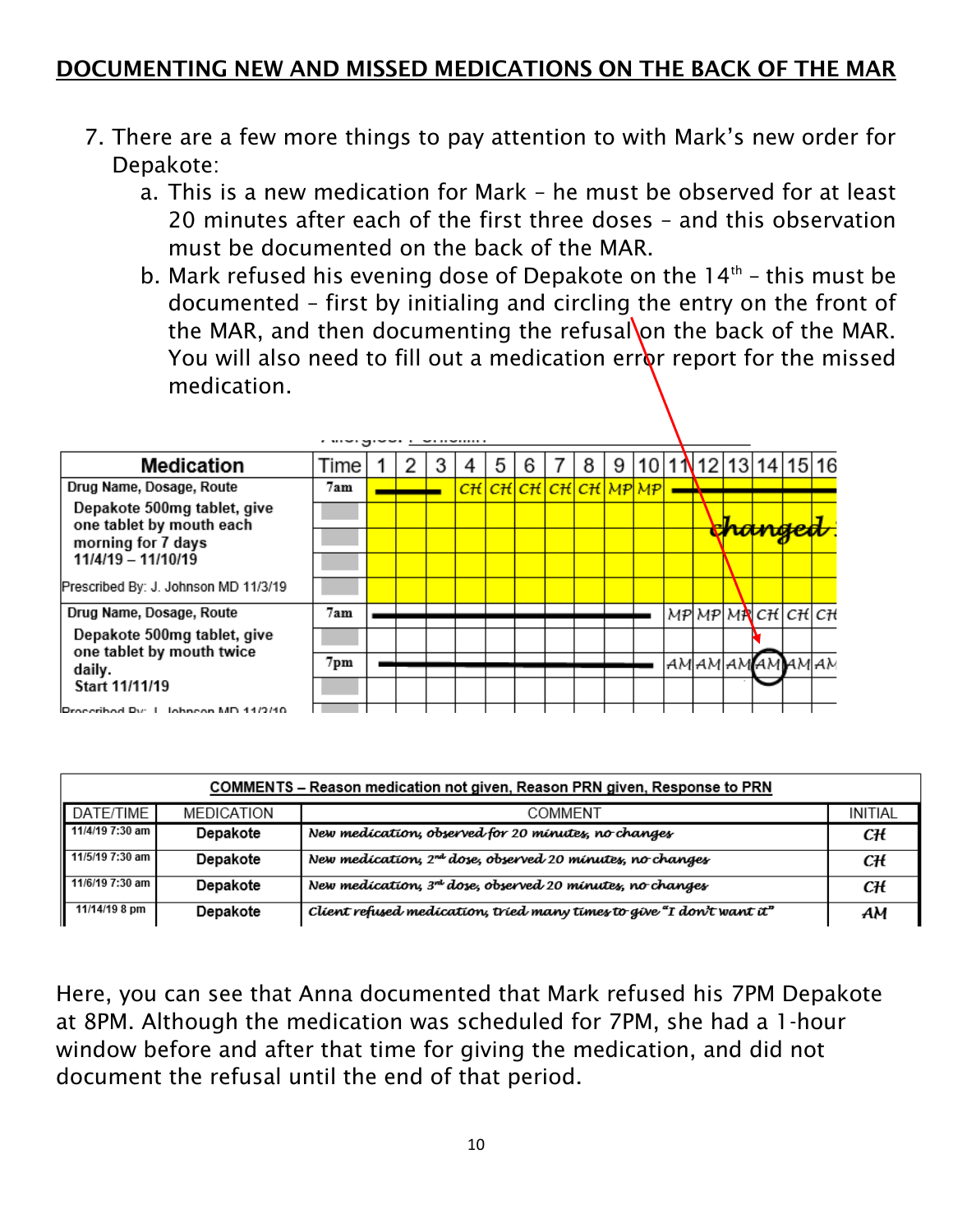### NEW MEDICATION – NOT GIVEN EVERY DAY

Now that we have seen how to fill out a MAR for a new medication that changes after one week and is given daily or twice daily, we will look at an order for a medication that is not given every day.

On the 17<sup>th</sup> of November, you tell the APRN at Mark's primary care clinic that he is having problems with constipation. He writes a prescription for Milk of Magnesia.

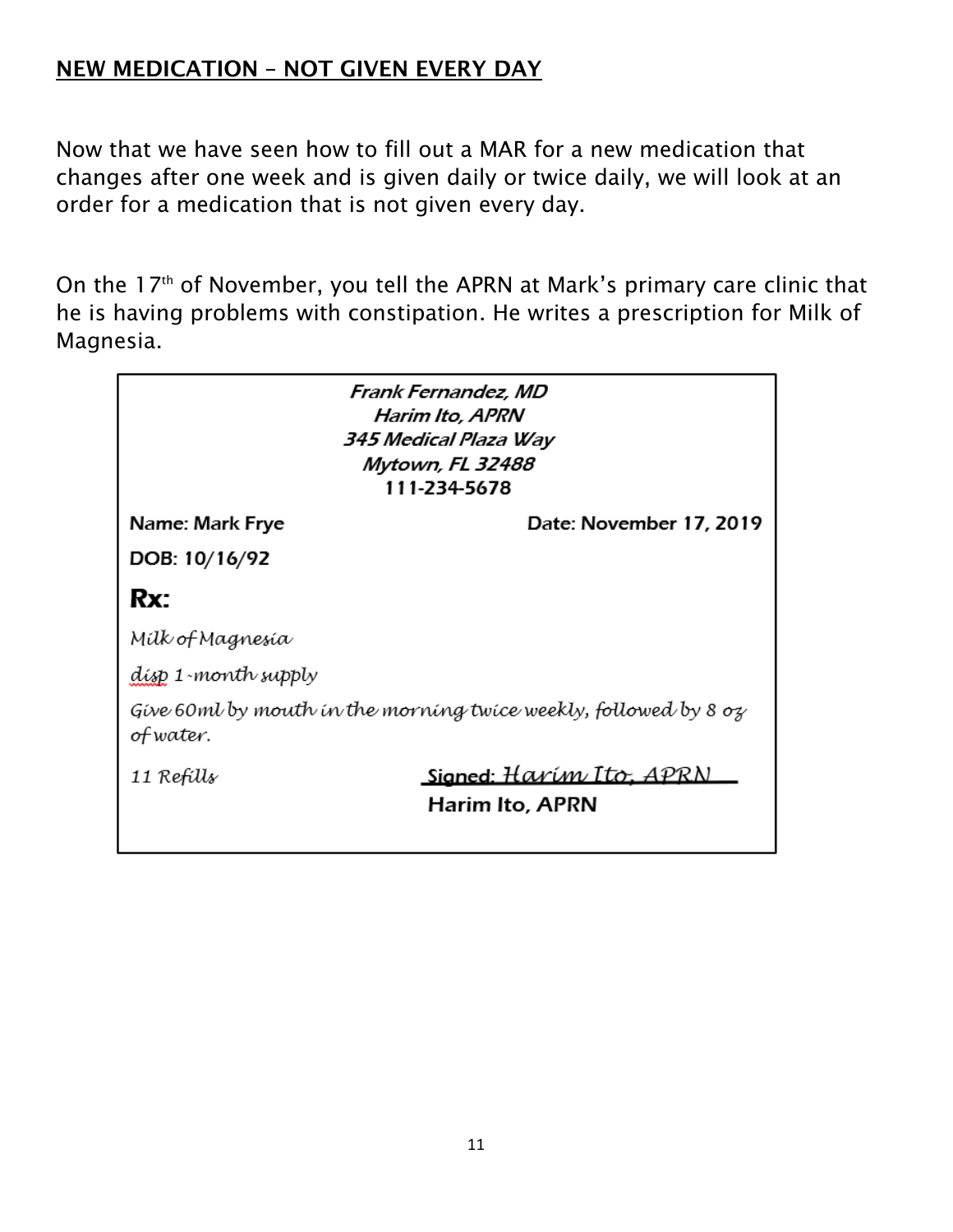1. Start by putting the name of the medication "Milk of Magnesia" on the MAR

| Medication                                               | Time            |  | 3 | 4  | 5 | 6              | 8 | 9 | 10 |      |  |
|----------------------------------------------------------|-----------------|--|---|----|---|----------------|---|---|----|------|--|
| Drug Name, Dosage, Route                                 | 7am             |  |   | СH |   | CHCHCHCHCHMPMP |   |   |    |      |  |
| Depakote 500mg tablet, give<br>one tablet by mouth each  |                 |  |   |    |   |                |   |   |    |      |  |
| morning for 7 days                                       |                 |  |   |    |   |                |   |   |    |      |  |
| $11/4/19 - 11/10/19$                                     |                 |  |   |    |   |                |   |   |    |      |  |
| Prescribed By: J. Johnson MD 11/3/19                     |                 |  |   |    |   |                |   |   |    |      |  |
| Drug Name, Dosage, Route                                 | 7am             |  |   |    |   |                |   |   |    | MPIN |  |
| Depakote 500mg tablet, give<br>one tablet by mouth twice |                 |  |   |    |   |                |   |   |    |      |  |
| daily.                                                   | $7 \mathrm{pm}$ |  |   |    |   |                |   |   |    | AM∤  |  |
| Start 11/11/19                                           |                 |  |   |    |   |                |   |   |    |      |  |
| Prescribed By: J. Johnson MD 11/3/19                     |                 |  |   |    |   |                |   |   |    |      |  |
| Drug Name, Dosage, Route                                 |                 |  |   |    |   |                |   |   |    |      |  |
| Milk of Magnesia                                         |                 |  |   |    |   |                |   |   |    |      |  |
|                                                          |                 |  |   |    |   |                |   |   |    |      |  |
|                                                          |                 |  |   |    |   |                |   |   |    |      |  |
| Prescribed By:                                           |                 |  |   |    |   |                |   |   |    |      |  |

2. Next, add the dose – 60ml – and the instructions. You may also add the start date if you want to:

| Prescribed By: J. Johnson MD 11/3/19                         |  |  |  |  |  |
|--------------------------------------------------------------|--|--|--|--|--|
| Drug Name, Dosage, Route                                     |  |  |  |  |  |
| Milk of Magnesia – give 60ml<br>by mouth twice a week in the |  |  |  |  |  |
| morning                                                      |  |  |  |  |  |
| Start 11/18/19                                               |  |  |  |  |  |
| Prescribed By:                                               |  |  |  |  |  |
|                                                              |  |  |  |  |  |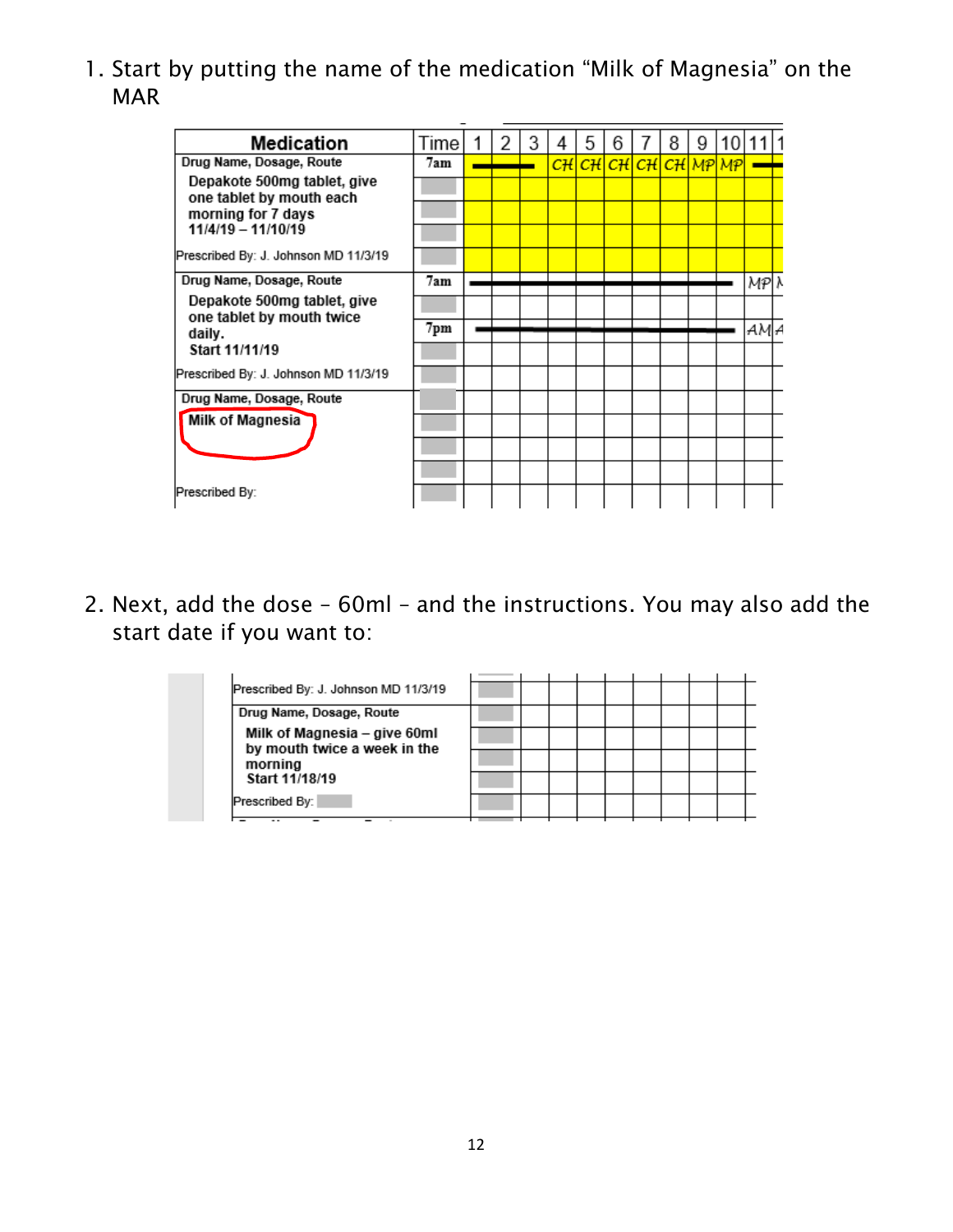3. Next, you will want to add the time for the morning dose. Since Mark is already getting medication at 7AM, you can schedule it for then. You can also add the name of the APRN and the date the prescription was written:

| Drug Name, Dosage, Route                                     | 7am |  |  |
|--------------------------------------------------------------|-----|--|--|
| Milk of Magnesia – give 60ml<br>by mouth twice a week in the |     |  |  |
| morning                                                      |     |  |  |
| Start 11/18/19                                               |     |  |  |
| Prescribed By: Harim Ito, APRN 11/17/19                      |     |  |  |
| Drug Name, Dosage, Route                                     |     |  |  |

4. To fill out this MAR, you would need to know that 11/18/19 is on a Monday, so to give this medication twice a week you would give it on Monday and Thursday. When you have a medication that is given on particular days of the week, it is sometimes helpful to write the abbreviations for the days above the numbers (abbreviations are ok here, since it is only to show the day of the week):

|  |  |  |  | Month: November, Year: 2019 |  |  |  |  |  |  |                                                                       |  |
|--|--|--|--|-----------------------------|--|--|--|--|--|--|-----------------------------------------------------------------------|--|
|  |  |  |  |                             |  |  |  |  |  |  | M Tu W Th F Sa Su M Tu W Th F Sa Su                                   |  |
|  |  |  |  |                             |  |  |  |  |  |  | 8 9 10 11 12 13 14 15 16 17 18 19 20 21 22 23 24 25 26 27 28 29 30 31 |  |
|  |  |  |  |                             |  |  |  |  |  |  |                                                                       |  |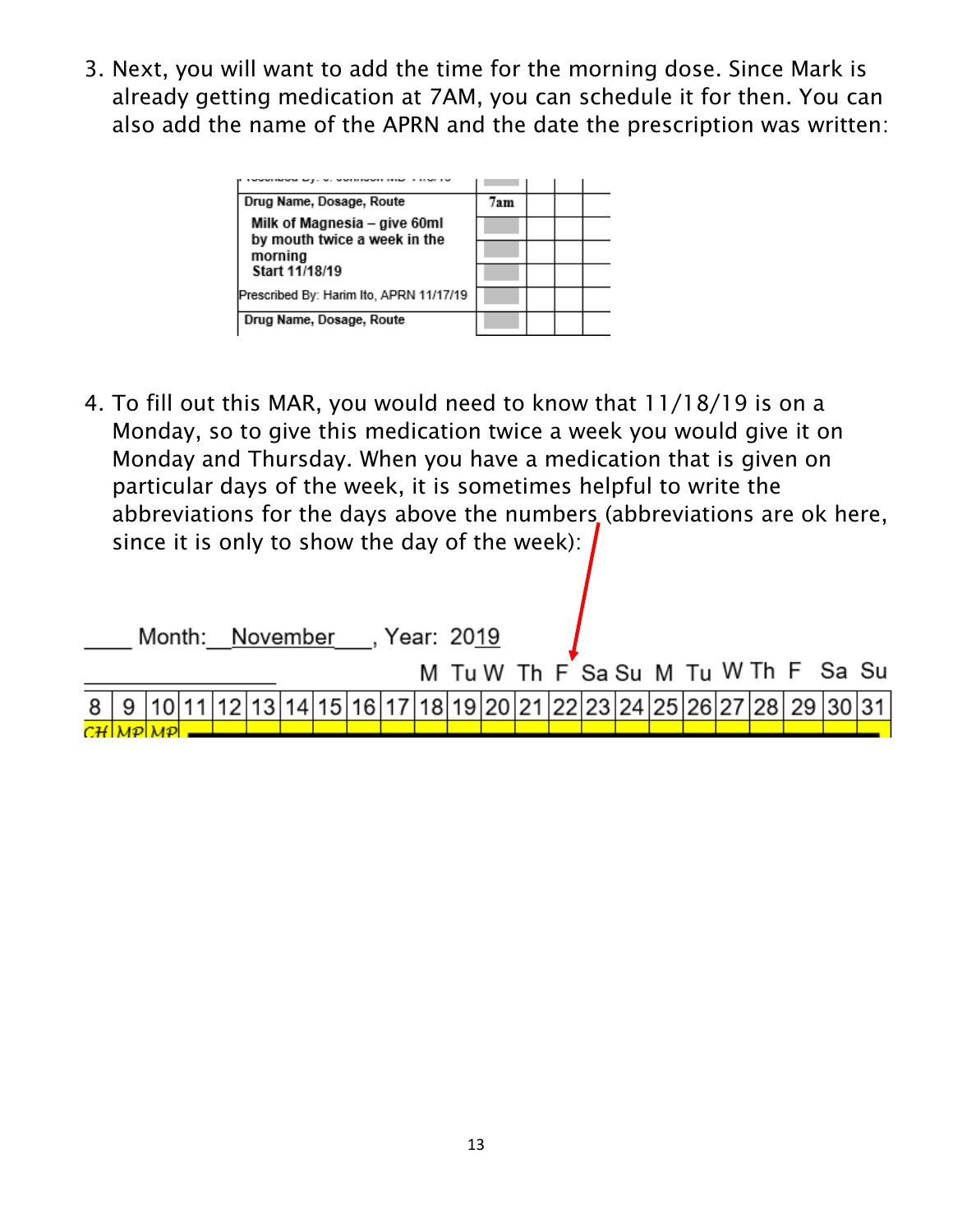5. Now you have to fill out the MAR chart to show when to start the medication, and to block off the days it is not to be given:



You can see here that the only squares open to write in for this medication are Mondays and Thursdays.

6. Here are the entries made when Anna and Cedric give this medication the first two times:

Front of the MAR

# Back of the MAR

| 11/14/19 8 pm    | Depakote                | Client refused medication, tried many times to give "I don't want it"  | AМ |
|------------------|-------------------------|------------------------------------------------------------------------|----|
| 11/18/19 7:30 am | <b>Milk of Magnesia</b> | New medication, observed for 20 minutes, no changes                    | AМ |
| 11/21/19 7:30 am | <b>Milk of Magnesia</b> | New medication, 2 <sup>nd</sup> dose - observed 20 minutes, no changes | CН |
|                  |                         |                                                                        |    |

**Remember,** the 20-minute observation will also need to be done the  $3^{rd}$  time the medication is given.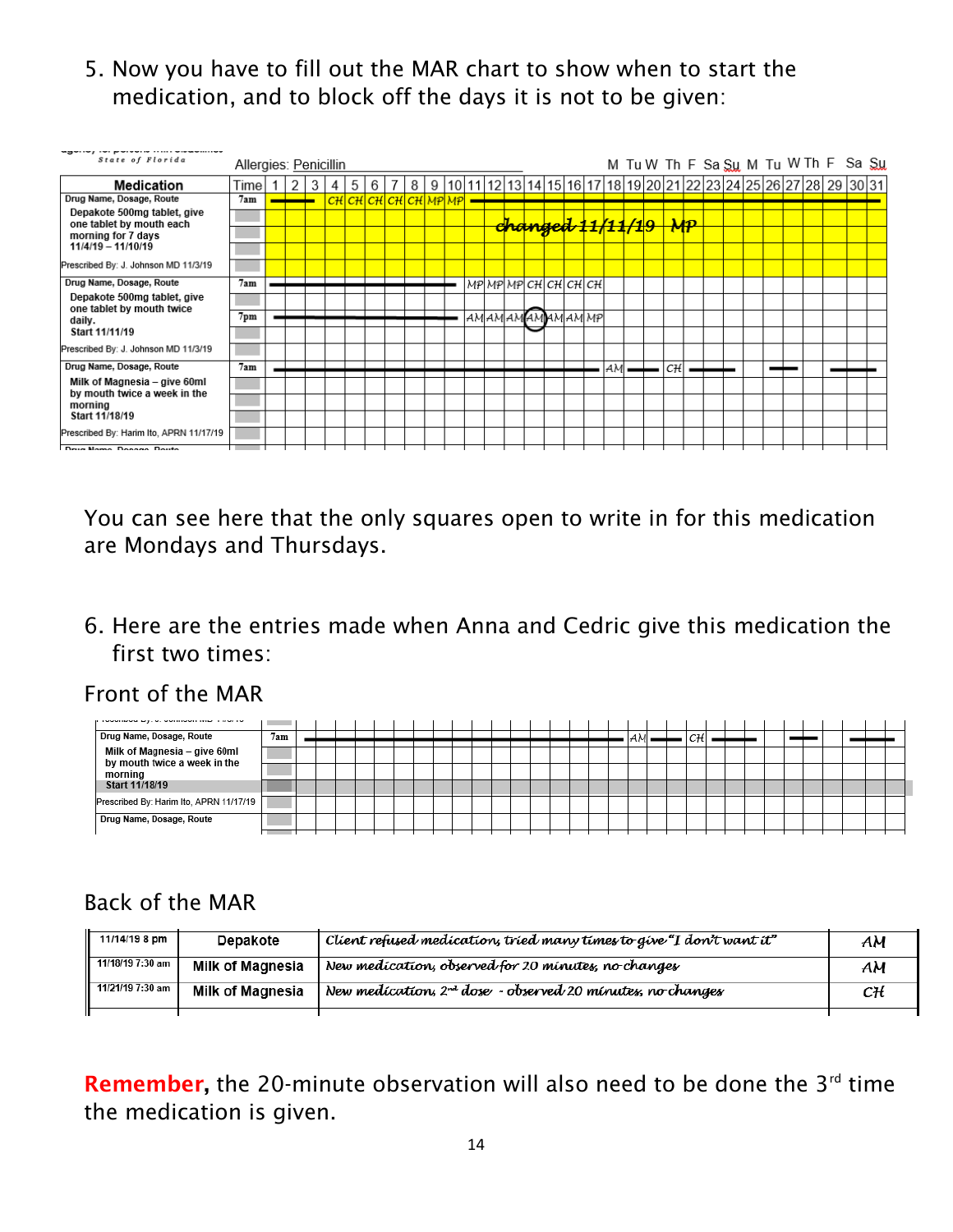# AS NEEDED MEDICATIONS (NOT SCHEDULED)

Next, you will learn how to fill out a MAR for medications that are only given "as needed." The abbreviation you often see for this is "PRN," which stands for "pro re nata" in Latin. You should always write "as needed" on the MAR.

Here is an order for Felicia Angeles:

Frank Fernandez, MD Harim Ito, APRN 345 Medical Plaza Way Mytown, FL 32488 111-234-5678

Name: Felicia Angeles Date: Feb 3, 2020

DOB: 4/12/86

# Rx:

*Tylenol (Acetaminophen) 325mg tablet*

*Give 2 tablets by mouth every 4 hours as needed for complaints of pain or for fever of 101° or greater. Give no more than 6 times in 24 hours. Call MD or APRN if pain or fever persists longer than 48 hours.*

> Signed: *Harim Ito, APRN* **Harim Ito, APRN**

*Note that this order is written for pain or for fever – this is ok for Tylenol, ibuprofen and the like. For narcotics or stronger drugs, it is best if the order is written for a specific condition – pain in left arm from fracture, mouth pain related to abscess, post-operative abdominal pain, for example.*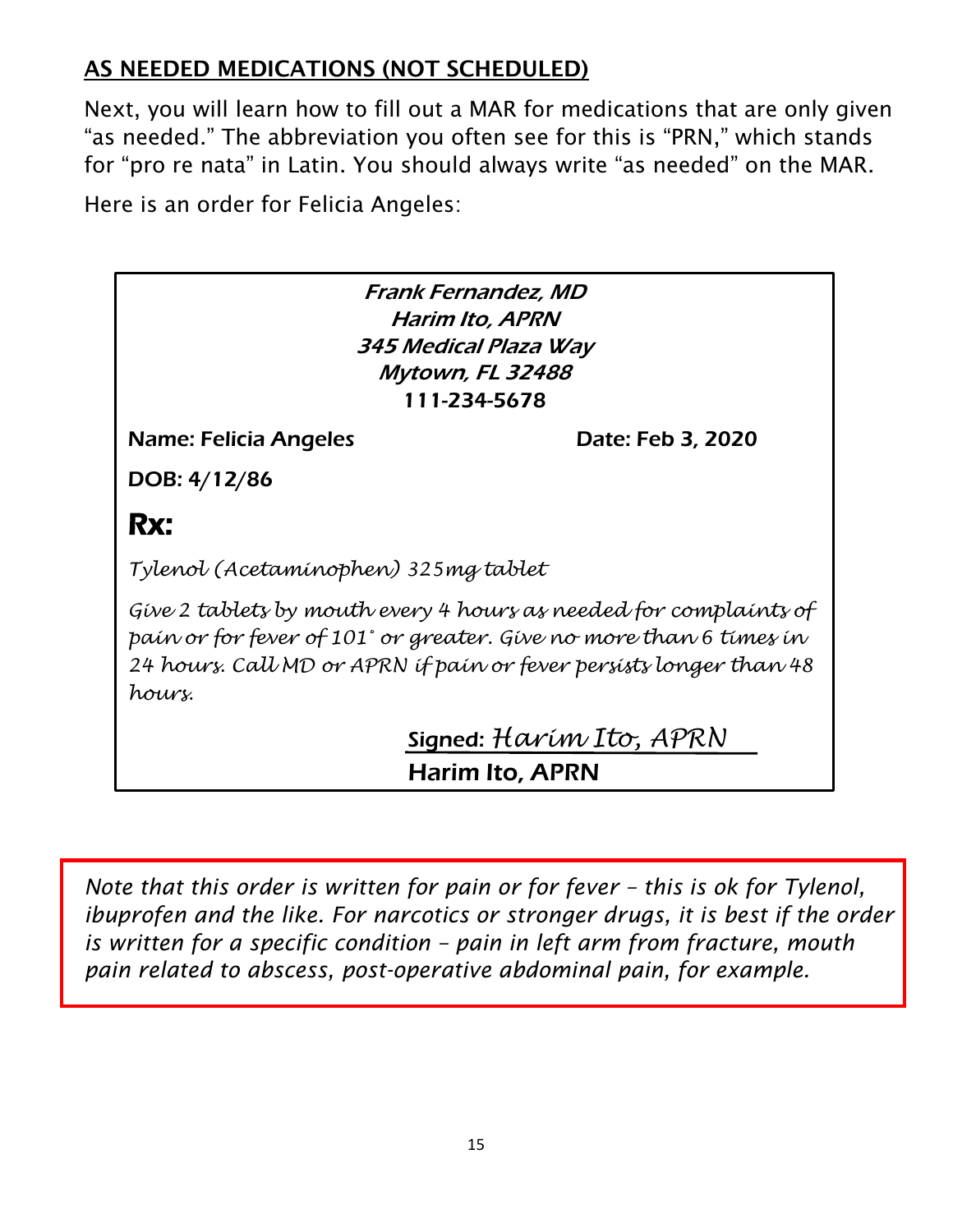1. Here is this order written on the MAR. Note that two 'Medication' spaces on the MAR were used. This is because you will need many more spaces to record the time if the client takes this medication often. As you get to know your clients, you will learn how many spaces to use.

|                                                                 |                       |                                |   |   |  |   |   |   |   |  |  |  |  |                                  | <b>Medication Administration Record (MAR)</b> |
|-----------------------------------------------------------------|-----------------------|--------------------------------|---|---|--|---|---|---|---|--|--|--|--|----------------------------------|-----------------------------------------------|
| agency for persons with disabilities                            | Name: Felicia Angeles |                                |   |   |  |   |   |   |   |  |  |  |  | Month: March ___, Year: 2020     |                                               |
| State of Florida                                                |                       | Allergies: Bee stings, aspirin |   |   |  |   |   |   |   |  |  |  |  |                                  |                                               |
| Medication                                                      | Timel                 |                                | 2 | 3 |  | 5 | 6 | 8 | 9 |  |  |  |  | 10 11 12 13 14 15 16 17 18 19 20 |                                               |
| Drug Name, Dosage, Route                                        |                       |                                |   |   |  |   |   |   |   |  |  |  |  |                                  |                                               |
| Acetaminophen 325mg tablet,                                     |                       |                                |   |   |  |   |   |   |   |  |  |  |  |                                  |                                               |
| give 2 tablets by mouth every<br>4 hours as needed for          |                       |                                |   |   |  |   |   |   |   |  |  |  |  |                                  |                                               |
| complaints of pain or fever of                                  |                       |                                |   |   |  |   |   |   |   |  |  |  |  |                                  |                                               |
| 101° or greater. Give no more<br>than 6 times in 24 hours. Call |                       |                                |   |   |  |   |   |   |   |  |  |  |  |                                  |                                               |
| MD or APRN if pain or fever                                     |                       |                                |   |   |  |   |   |   |   |  |  |  |  |                                  |                                               |
| persists longer than 48 hours                                   |                       |                                |   |   |  |   |   |   |   |  |  |  |  |                                  |                                               |
|                                                                 |                       |                                |   |   |  |   |   |   |   |  |  |  |  |                                  |                                               |
|                                                                 |                       |                                |   |   |  |   |   |   |   |  |  |  |  |                                  |                                               |
| Prescribed By: Harim Ito APRN 2/3/20                            |                       |                                |   |   |  |   |   |   |   |  |  |  |  |                                  |                                               |

ALL 'as needed' orders must have certain extra elements included in order for a MAP to give them. These are (with elements from the above order for reference):

The reason the medication is ordered (for complaints of pain or fever of 101° or greater)

The maximum number of days that the medication should be given (if pain or fever persists longer than 48 hours – so 2 days)

The maximum number of doses per day (Give no more than 6 times in 24 hours)

Conditions under which the healthcare provider must be notified (if pain or fever persists longer than 48 hours)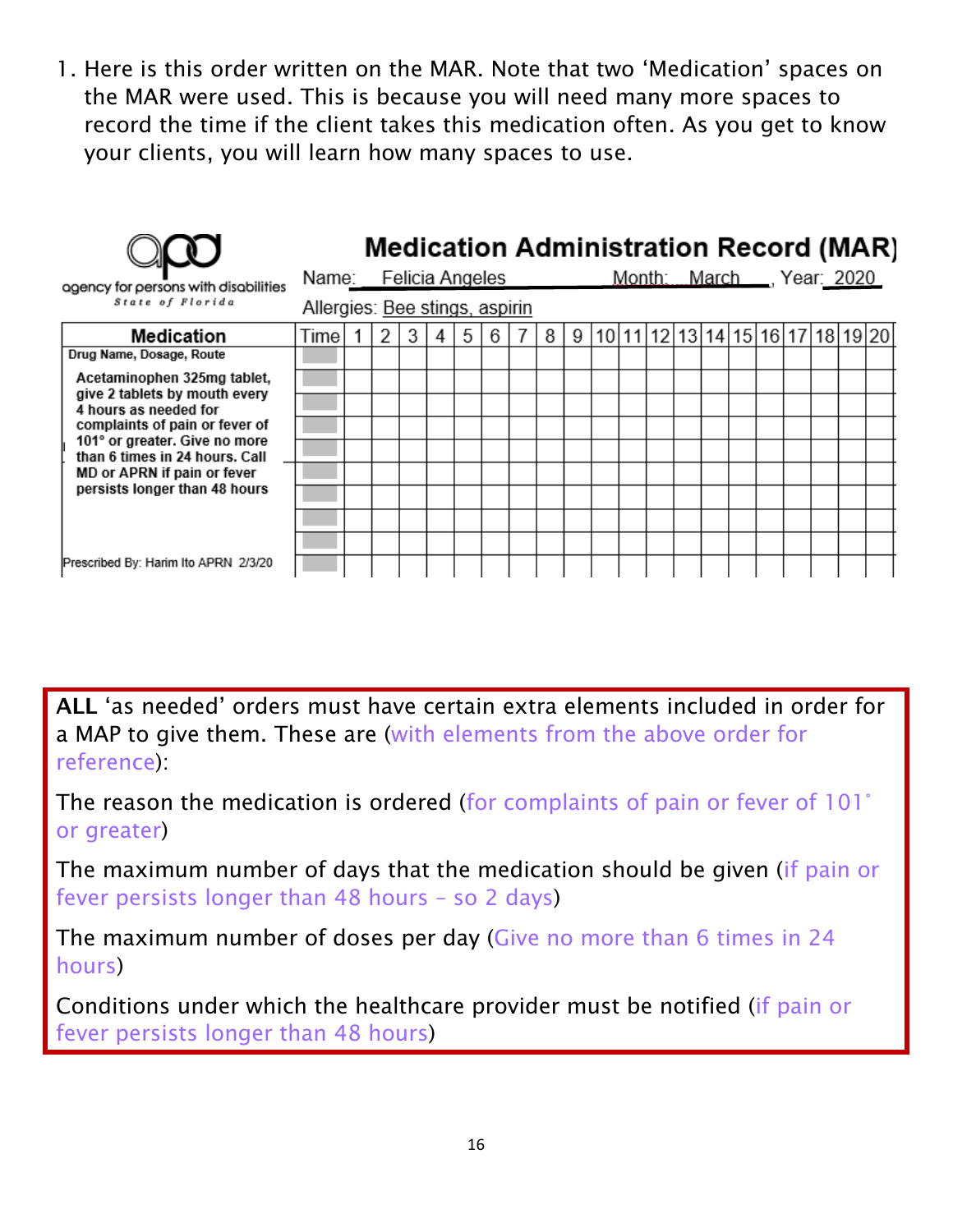2. On March 3 at 10am, Felicia is complaining of a headache. Cooper looks at the MAR and notes he can give her some Tylenol. This is how he would document it on the front and the back of the MAR (note that this is not the  $1^{st}$ ,  $2^{nd}$ , or  $3^{rd}$  time Felicia has taken this medication)

Front of the MAR



agency for persons with disabilities State of Florida

# **Medication Administrati**

Name: Felicia Angeles

Allergies: Bee stings, aspirin

| Medication                                                      | Гіmе |  |    |  | 6 |  | 9 |  |  |
|-----------------------------------------------------------------|------|--|----|--|---|--|---|--|--|
| Drug Name, Dosage, Route                                        | 10am |  | CВ |  |   |  |   |  |  |
| Acetaminophen 325mg tablet,                                     |      |  |    |  |   |  |   |  |  |
| give 2 tablets by mouth every<br>4 hours as needed for          |      |  |    |  |   |  |   |  |  |
| complaints of pain or fever of                                  |      |  |    |  |   |  |   |  |  |
| 101° or greater. Give no more<br>than 6 times in 24 hours. Call |      |  |    |  |   |  |   |  |  |
| MD or APRN if pain or fever                                     |      |  |    |  |   |  |   |  |  |
| persists longer than 48 hours                                   |      |  |    |  |   |  |   |  |  |

#### Back of the MAR

Name: Felicia Angeles

Record medication administration notes below. Include date/time, name of medication, comments, and your initials. Sign below to identify your initials.

|                    |               | COMMENTS – Reason medication not given, Reason PRN given, Response to PRN |         |
|--------------------|---------------|---------------------------------------------------------------------------|---------|
| <b>I</b> DATE/TIME | MEDICATION    | COMMENT                                                                   | INITIAL |
| $3/3/2010$ am      | Acetaminophen | "I have a bad headache" / 10:45am "I'm feeling a lot better!"             | CВ      |
|                    |               |                                                                           |         |

Cooper could have written that Felicia was complaining of a headache. Writing down exactly what the client said is short and to the point, and often a better way to do this. Also note that Cooper checked on Felicia within an hour and reported the results of the PRN medication. Reporting on the result of the PRN is required.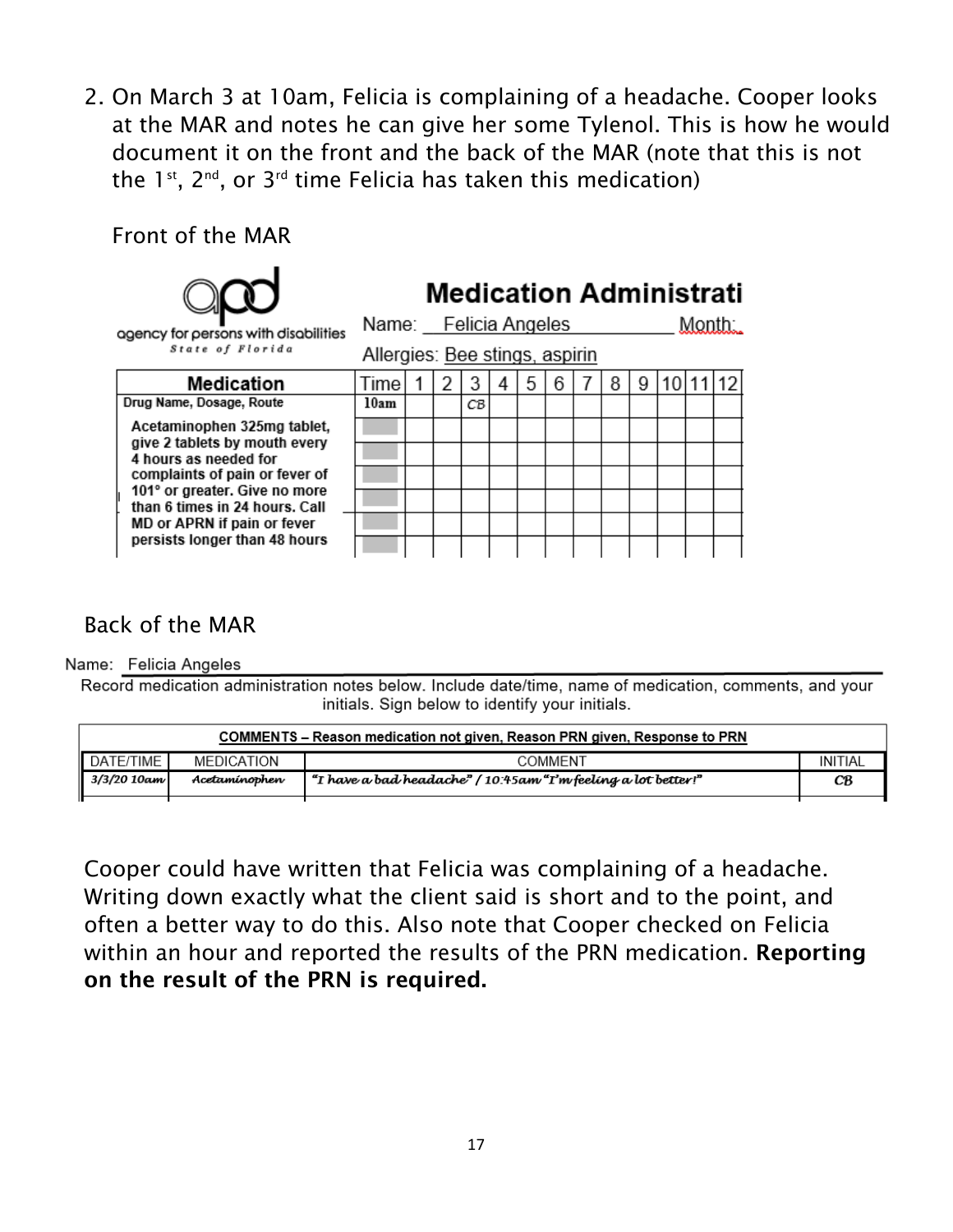3. When documenting something that is tied to a measurement, like a fever, always be sure to document what the measurement is. Here, Felicia had a fever on March 8<sup>th</sup>, and got Acetaminophen three different times. The front of the MAR looks like this:

| Medication                                                                                                                                          | Time |  |    | 5 | 6 | 8  | 9 |  | 10 11 12 13 |  |
|-----------------------------------------------------------------------------------------------------------------------------------------------------|------|--|----|---|---|----|---|--|-------------|--|
| Drug Name, Dosage, Route<br>Acetaminophen 325mg tablet,<br>give 2 tablets by mouth every<br>4 hours as needed for<br>complaints of pain or fever of | 10am |  | CВ |   |   | SP |   |  |             |  |
|                                                                                                                                                     | баm  |  |    |   |   | SP |   |  |             |  |
|                                                                                                                                                     | 4pm  |  |    |   |   | CВ |   |  |             |  |
|                                                                                                                                                     |      |  |    |   |   |    |   |  |             |  |
| 101° or greater. Give no more<br>than 6 times in 24 hours. Call                                                                                     |      |  |    |   |   |    |   |  |             |  |
| MD or APRN if pain or fever<br>persists longer than 48 hours                                                                                        |      |  |    |   |   |    |   |  |             |  |
|                                                                                                                                                     |      |  |    |   |   |    |   |  |             |  |
|                                                                                                                                                     |      |  |    |   |   |    |   |  |             |  |

Note that Saralyn gave the  $1^{st}$  dose at 6am, and then gave another dose at 10am. She saw that there was already a row on the MAR for the 10am time for this medication, so she initialed there. It is a little confusing – it may help to remember that there is only one of any particular time in a 24-hour period – even though it looks odd to document the 10am above the 6am. It is still accurate, and keeps you from adding more lines for the same time.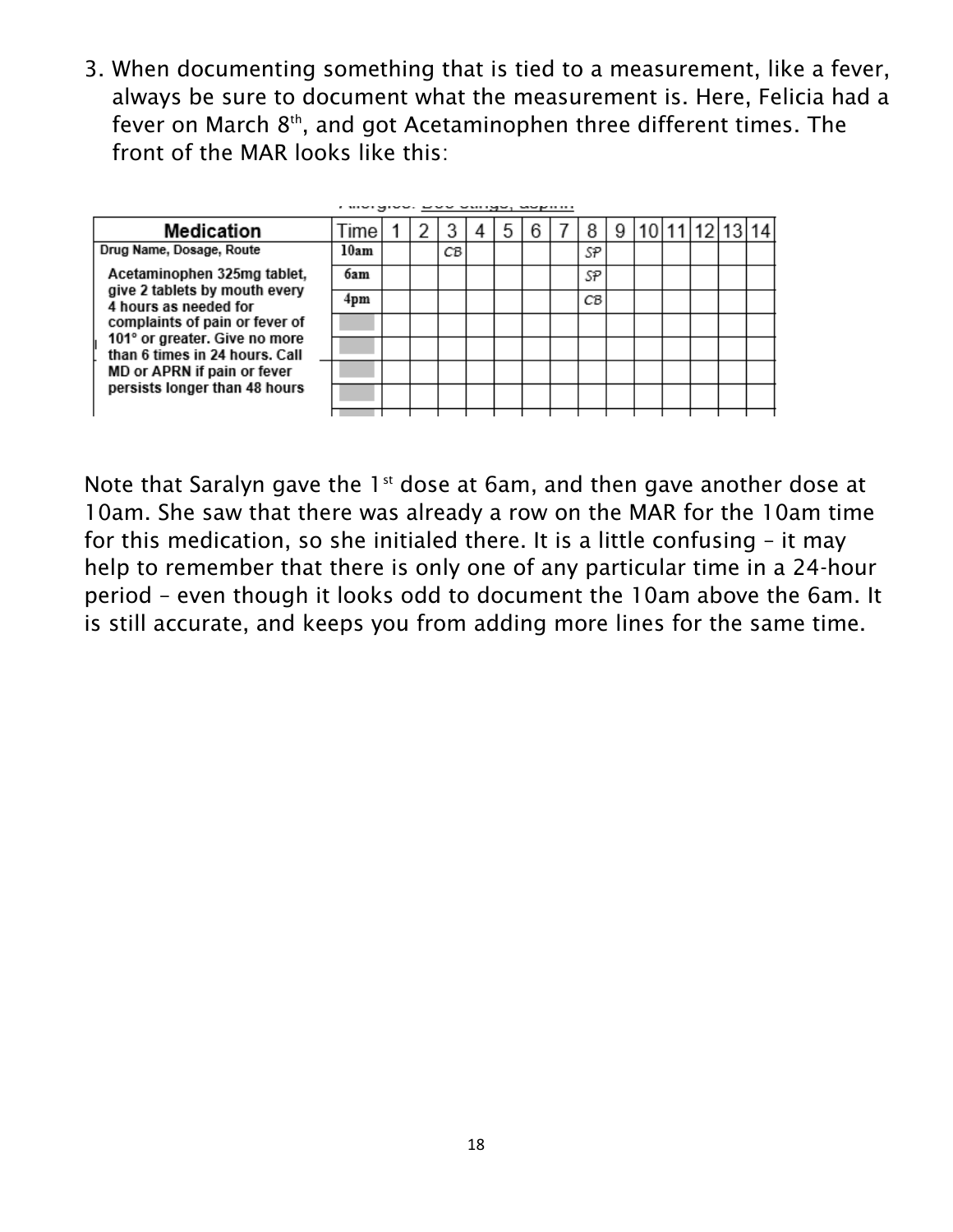4. Those that do not like putting the times on the front of the MAR for as needed medications may leave the time area blank on the front and fill it in only on the back of the MAR, like this:

| agency for persons with disabilities |  |
|--------------------------------------|--|

State of Florida

Allergies: Bee stings, aspirin

| Medication                                                                                                                                                                                                                                           |
|------------------------------------------------------------------------------------------------------------------------------------------------------------------------------------------------------------------------------------------------------|
| Drug Name, Dosage, Route                                                                                                                                                                                                                             |
| Acetaminophen 325mg tablet,<br>give 2 tablets by mouth every<br>4 hours as needed for<br>complaints of pain or fever of<br>101° or greater. Give no more<br>than 6 times in 24 hours. Call<br>MD or APRN if pain or fever<br>eiete longar than 18 ha |

|      |   |   |                | . |                |                |   |    |   |  |
|------|---|---|----------------|---|----------------|----------------|---|----|---|--|
| Time | 1 | 2 | 3              | 4 | 5 <sup>1</sup> | 6 <sup>°</sup> | 7 | 8  | 9 |  |
|      |   |   | $C\mathcal{B}$ |   |                |                |   | SP |   |  |
|      |   |   |                |   |                |                |   | SP |   |  |
|      |   |   |                |   |                |                |   | CВ |   |  |
|      |   |   |                |   |                |                |   |    |   |  |
|      |   |   |                |   |                |                |   |    |   |  |
|      |   |   |                |   |                |                |   |    |   |  |
|      |   |   |                |   |                |                |   |    |   |  |

|             |                   | <b>COMMENTS - Reason medication</b> |
|-------------|-------------------|-------------------------------------|
| DATE/TIME   | <b>MEDICATION</b> |                                     |
| 3/3/20 10am | Acetaminophen     | "I have a bad head                  |
| 3/8/20 6am  | Acetaminophen     | Flushed, haríng chí                 |
| 3/8/20 10am | Acetaminophen     | Temp back up, 101.4                 |
| 3/8/20 4pm  | Acetaminophen     | Has chills, temp 103                |

# PLEASE NOTE that either way of recording the time given is acceptable.

5.The back of the MAR looks like this no matter which way you record the time given. Notice how Saralyn and Bennett both wrote down the temperature when they gave the medication and then when they checked it again a little while later.

|              | <b>COMMENTS</b> – Reason medication not given, Reason PRN given, Response to PRN |                                                                                 |         |  |  |  |  |  |  |  |
|--------------|----------------------------------------------------------------------------------|---------------------------------------------------------------------------------|---------|--|--|--|--|--|--|--|
| DATE/TIME    | <b>MEDICATION</b>                                                                | COMMENT                                                                         | INITIAL |  |  |  |  |  |  |  |
| 3/3/20 10am  | Acetaminophen                                                                    | "I have a bad headache" / 10:45am "I'm feeling a lot better!"                   | CВ      |  |  |  |  |  |  |  |
| 3/8/20 6am   | Acetaminophen                                                                    | Flushed, having chills, temp $102.6$ F / 7 am - temp is down to 99.4 F          | S₽      |  |  |  |  |  |  |  |
| 3/8/20 10am  | Acetaminophen                                                                    | Temp back up, $101.4$ F $/$ 10.45am - temp is down to $100.1$ F                 | S₽      |  |  |  |  |  |  |  |
| $3/8/20$ 4pm | Acetamínophen                                                                    | Has chills, temp $103 +$ / $5 \text{pm}$ - resting quietly, temp down to $99 +$ | CВ      |  |  |  |  |  |  |  |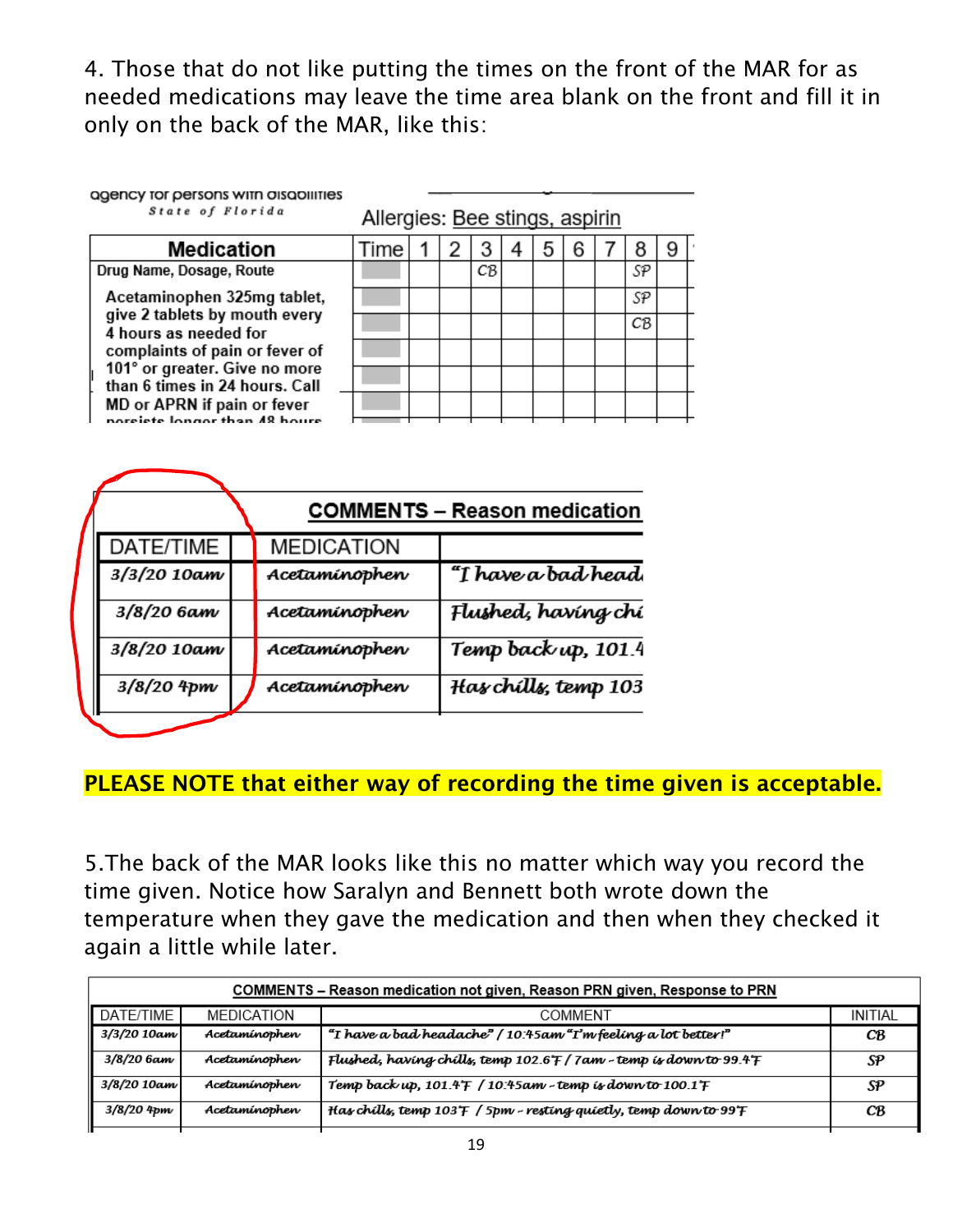### LIMITED TIME ORDERS

Next, we will look at how to document medications that are only given for a limited time.

| Frank Fernandez, MD<br>Harim Ito, APRN<br>345 Medical Plaza Way<br>Mytown, FL 32488<br>111-234-5678 |                                                   |  |  |  |  |  |  |  |
|-----------------------------------------------------------------------------------------------------|---------------------------------------------------|--|--|--|--|--|--|--|
| Name: Felicia Angeles<br>Date: March 3, 2020                                                        |                                                   |  |  |  |  |  |  |  |
| DOB: 4/12/86                                                                                        |                                                   |  |  |  |  |  |  |  |
| Rx:                                                                                                 |                                                   |  |  |  |  |  |  |  |
| Clotrímazole 1% cream, apply thín film twice daily for 14 days<br>to skín lesíon on left forearm.   |                                                   |  |  |  |  |  |  |  |
|                                                                                                     | Signed: Harím Ito, APRN<br><b>Harim Ito, APRN</b> |  |  |  |  |  |  |  |

- 1. After checking the prescription against the medication label to make sure you have received the right medication, you must enter this on Felicia's MAR in a way that clearly shows the medication starts and stops. Since the medication was ordered late in the day on the  $3^{rd}$ , you will start this medication on the  $4<sup>th</sup>$ .
- 2. First, you will write the order on the MAR, including the name of the prescriber:

|                                                              | Allergies. Dee surigs, asp |  |  |  |
|--------------------------------------------------------------|----------------------------|--|--|--|
| <b>Medication</b>                                            | Time                       |  |  |  |
| Drug Name, Dosage, Route                                     |                            |  |  |  |
| Clotrimazole 1% cream, apply<br>thin film twice daily for 14 |                            |  |  |  |
| days to skin lesion on left                                  |                            |  |  |  |
| forearm                                                      |                            |  |  |  |
| Prescribed By: Harim Ito, APRN 3/3/20                        |                            |  |  |  |
| Name Dessas Douts                                            |                            |  |  |  |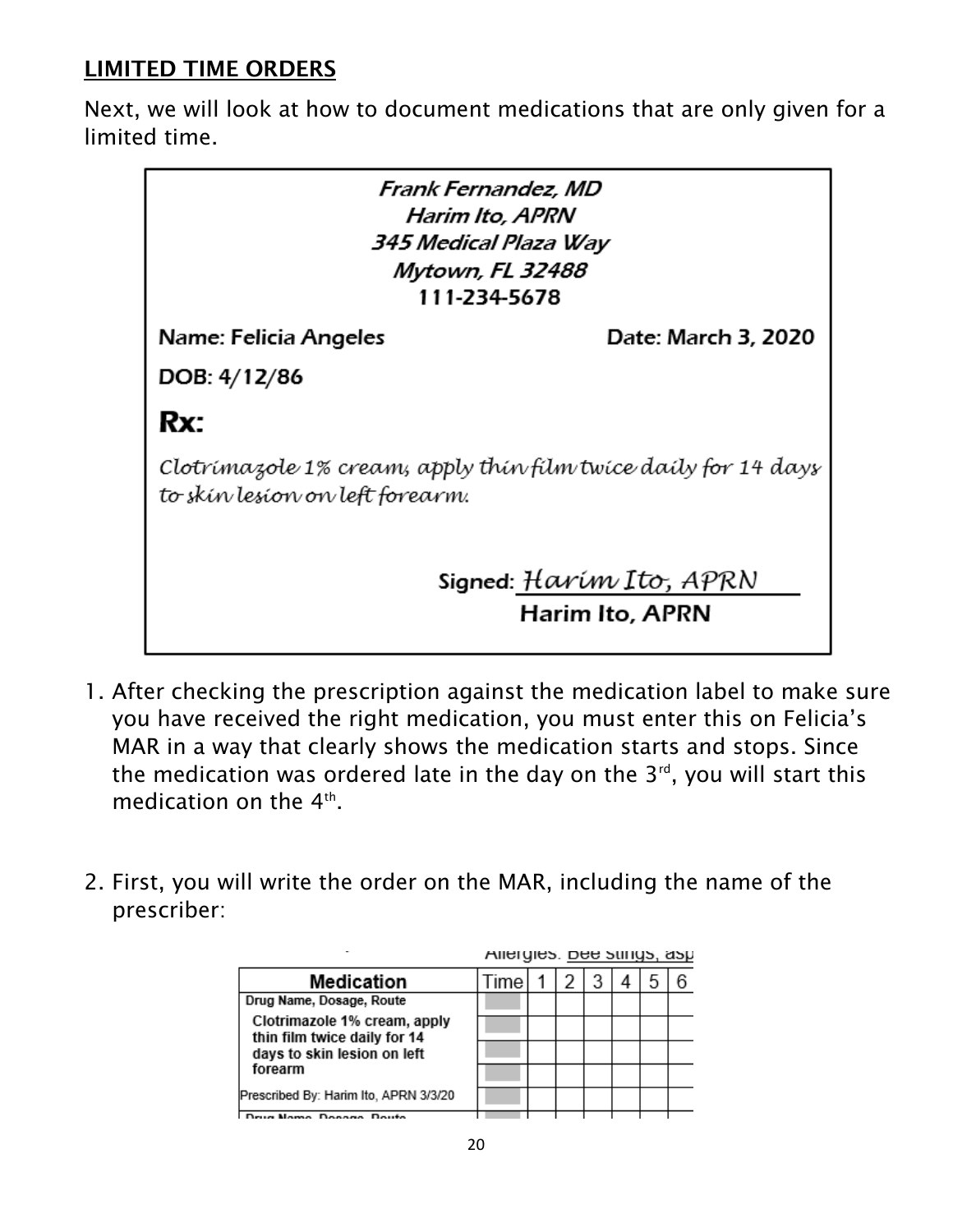3. Second, you will write in the times you will give the medication:

| Medication                                                   | ime        |  |  | 6 |  | g |
|--------------------------------------------------------------|------------|--|--|---|--|---|
| Drug Name, Dosage, Route                                     | <b>7AM</b> |  |  |   |  |   |
| Clotrimazole 1% cream, apply<br>thin film twice daily for 14 |            |  |  |   |  |   |
| days to skin lesion on left                                  | 7PM        |  |  |   |  |   |
| forearm                                                      |            |  |  |   |  |   |
| Prescribed By: Harim Ito, APRN 3/3/20                        |            |  |  |   |  |   |
| Drug Name, Dossoe, Doute                                     |            |  |  |   |  |   |

4. Third, you use lines on the MAR to indicate when this medication starts and stops. Since it is starting on the  $4<sup>th</sup>$ , and needs to be given for 14 days, the last day to give it would be the  $17<sup>th</sup>$ .

| Medication                                                   | l ime      |  |  |  | $\circ$ | 9 | 1011 |  |  |  |  |  |  |  |  |  | 11   12   13   14   15   16   17   18   19   20   21   22   23   24   25   26   27   28   29   30   31 |  |
|--------------------------------------------------------------|------------|--|--|--|---------|---|------|--|--|--|--|--|--|--|--|--|--------------------------------------------------------------------------------------------------------|--|
| Drug Name, Dosage, Route                                     | <b>7AM</b> |  |  |  |         |   |      |  |  |  |  |  |  |  |  |  |                                                                                                        |  |
| Clotrimazole 1% cream, apply<br>thin film twice daily for 14 |            |  |  |  |         |   |      |  |  |  |  |  |  |  |  |  |                                                                                                        |  |
| days to skin lesion on left                                  | 7PM        |  |  |  |         |   |      |  |  |  |  |  |  |  |  |  |                                                                                                        |  |
| forearm                                                      |            |  |  |  |         |   |      |  |  |  |  |  |  |  |  |  |                                                                                                        |  |
| Prescribed By: Harim Ito, APRN 3/3/20                        |            |  |  |  |         |   |      |  |  |  |  |  |  |  |  |  |                                                                                                        |  |

As you can see, the medication clearly starts on the  $4<sup>th</sup>$ , and is not given after the 17<sup>th</sup>. Anyone trying to document after the 17<sup>th</sup> would not have a place to write their initials. This is very important with medications like creams, lotions, or shampoos, because there is often medication left in the tube or bottle when the time for giving it is over. With medications like antibiotics that are given for an ordered number of days, the pharmacy only dispenses enough medication for that time period, so there are no extra doses to give. However, all medications ordered for a limited time are written on the MAR exactly like this, whether there is a supply of the medication left over or not.

You should pay special attention to limited time orders if you are using medications out of a stock bottle, and not a client specific supply. If you are using stock for an order that reads, "Ibuprofen 800mg by mouth every 12 hours for 3 days," you will not run out of medication – but you must not give the medication that way for more than 6 doses, or 3 days.

You do not need an order to discontinue a time-limited order. The date to stop the medication is in the original order.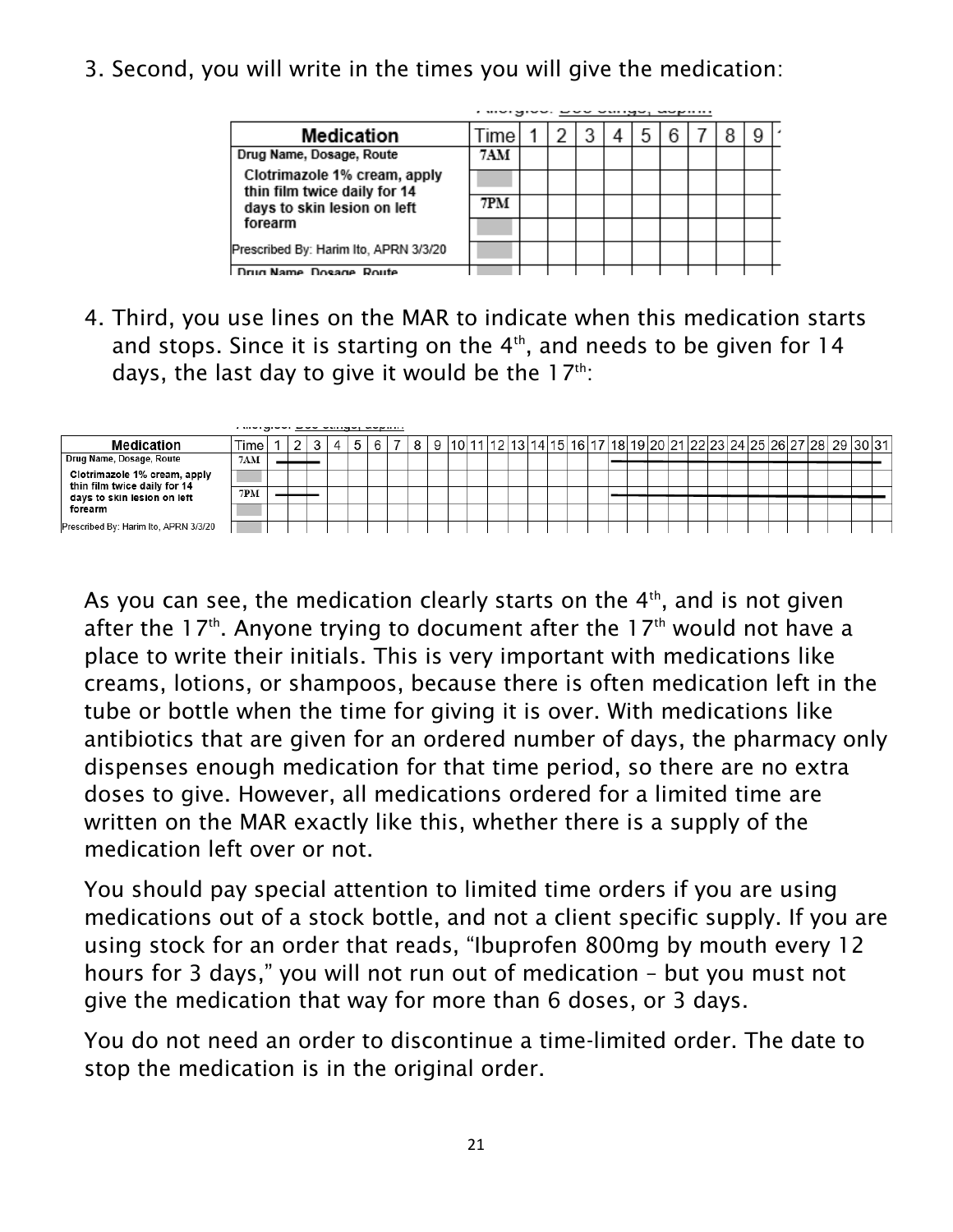#### DISCONTINUING MEDICATIONS

The last thing you need to learn about MAR documentation is how to discontinue a medication on the MAR. In this case, Felicia has been taking Spironolactone 25mg tablet by mouth each morning for several years. Her APRN has sent you an order to discontinue it on March 9, 2020, after Felicia took the medication that morning - so you will discontinue starting the  $10<sup>th</sup>$ :

1. First, you will draw a line through the remaining boxes, and then you will write "discontinued 3/10/20" underneath, adding your initials:



2. The last thing you will do is highlight the entire block for this medication with a yellow highlighter to alert everyone that the medication has been stopped:



Reminder: do not draw a thick black line, cross out or otherwise make any previous entries on the MAR unreadable.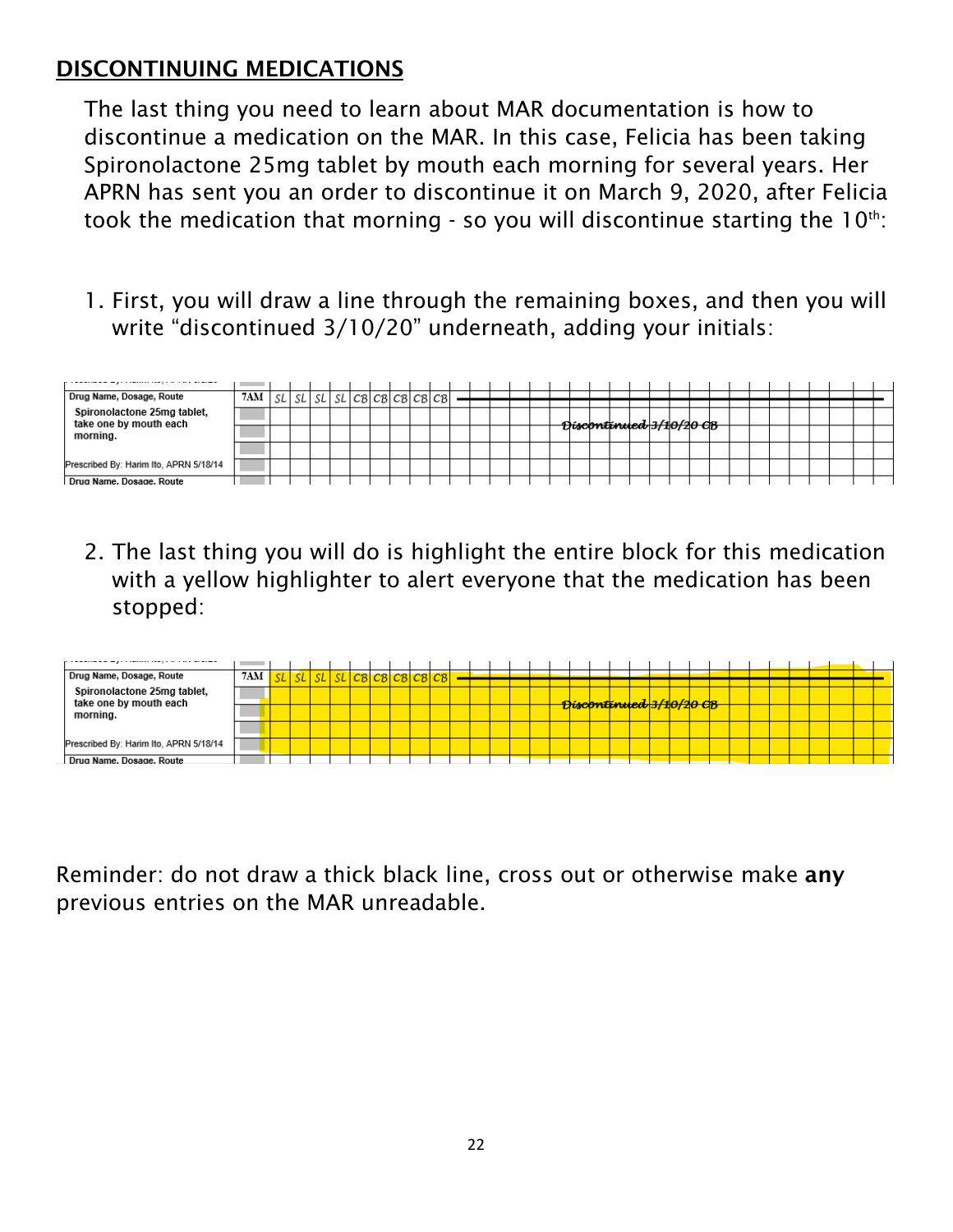### PRACTICE!!

Once you have learned all of these skills, you will be able to use the MAR with confidence! Here are a few orders to practice with, using a blank MAR, for a client named John Mason (allergic to Topamax). Leah Ruen, MD orders his medications. The month is May 2020.

- 1. Current medications are (fill these out on the MAR all ordered October 10th, 2019):
	- a. Pepcid 20mg tablet by mouth each morning
		- i. document giving for the month
	- b. Metamucil one scoop mixed in 8 ounces of water by mouth each morning
		- i. document giving until May 14 then follow directions at  $#3$
	- c. Xanax 1mg tablet every 8 hours by mouth as needed for anxiety as evidenced by bouncing on toes or repeated vocalizations. Give no more than 2 doses in 24 hours, call MD if not effective after 2 doses.
- 2. On May 3<sup>rd</sup>, John received an order for Lithium 300mg tablet give one tablet by mouth each morning for 14 days, then increase to two tablets by mouth each morning.
	- a. enter the medication order on the MAR, to start on May  $4<sup>th</sup>$
	- b. document giving the medication for the rest of the month, including entries to the back of the MAR that are needed
	- c. on the  $12<sup>th</sup>$ , John refuses the medication, saying, "I'm too sleepy"
- 3. On May 14<sup>th</sup>, Dr. Ruen discontinues the Metamucil
	- a. discontinue the Metamucil on the MAR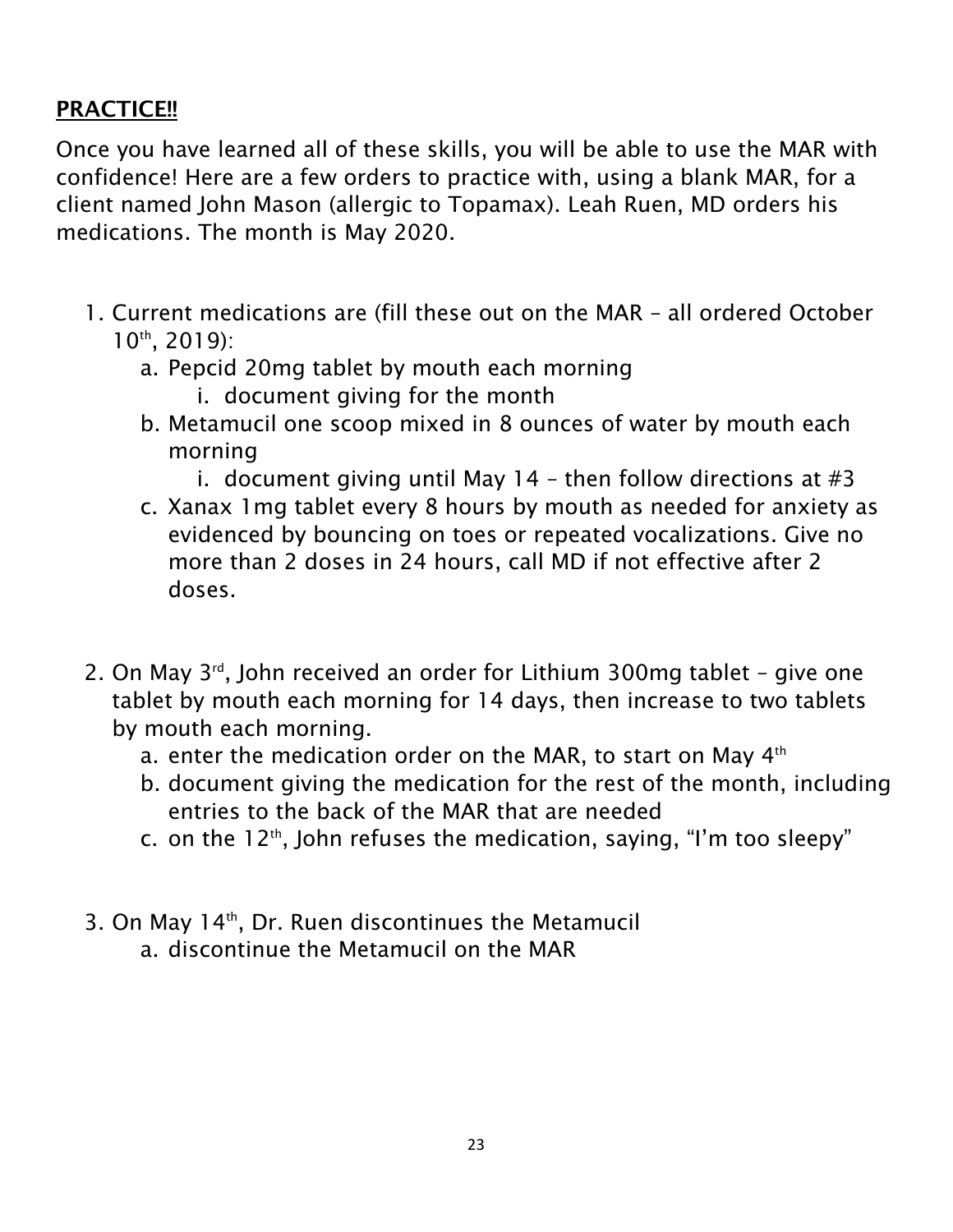- 4. Also, on May 14<sup>th</sup>, Dr. Ruen orders Amoxicillin 500mg tablet by mouth 3 times daily for 10 days.
	- a. enter this medication on the MAR, to start with the evening dose on the  $14<sup>th</sup>$
	- b. make sure you can tell when the medication starts and stops on the MAR for each time it is given
	- c. document giving this medication for the rest of the month, including any entries to the back of the MAR that are needed
- 5. On May  $20<sup>th</sup>$ , you notice that John is bouncing up and down on his toes and repeating the word "yellow." Check your orders to see if he has a medication ordered for anxiety.
	- a. document giving this medication on the front and the back of the **MAR**
	- b. make sure to document how John is doing later within an hour
- 6. On May 25<sup>th</sup>, you tell Dr. Ruen that John hasn't had a bowel movement for several days. She gives you an order for Miralax powder, 17 grams (fill bottle top to line) mixed with 8 ounces of liquid. Give by mouth twice a week, in the morning. May  $25<sup>th</sup>$  is a Monday.
	- a. enter this medication on the MAR
	- b. mark the MAR to show which days it is given
	- c. document giving the medication for the rest of the month, including on the back of the MAR, as needed

#### DID YOU REMEMBER TO WRITE YOUR NAME, SIGN YOUR NAME, AND ENTER YOUR INITIALS AT THE BOTTOM OF THE MAR ON BOTH SIDES? IF NOT – DO THAT NOW.